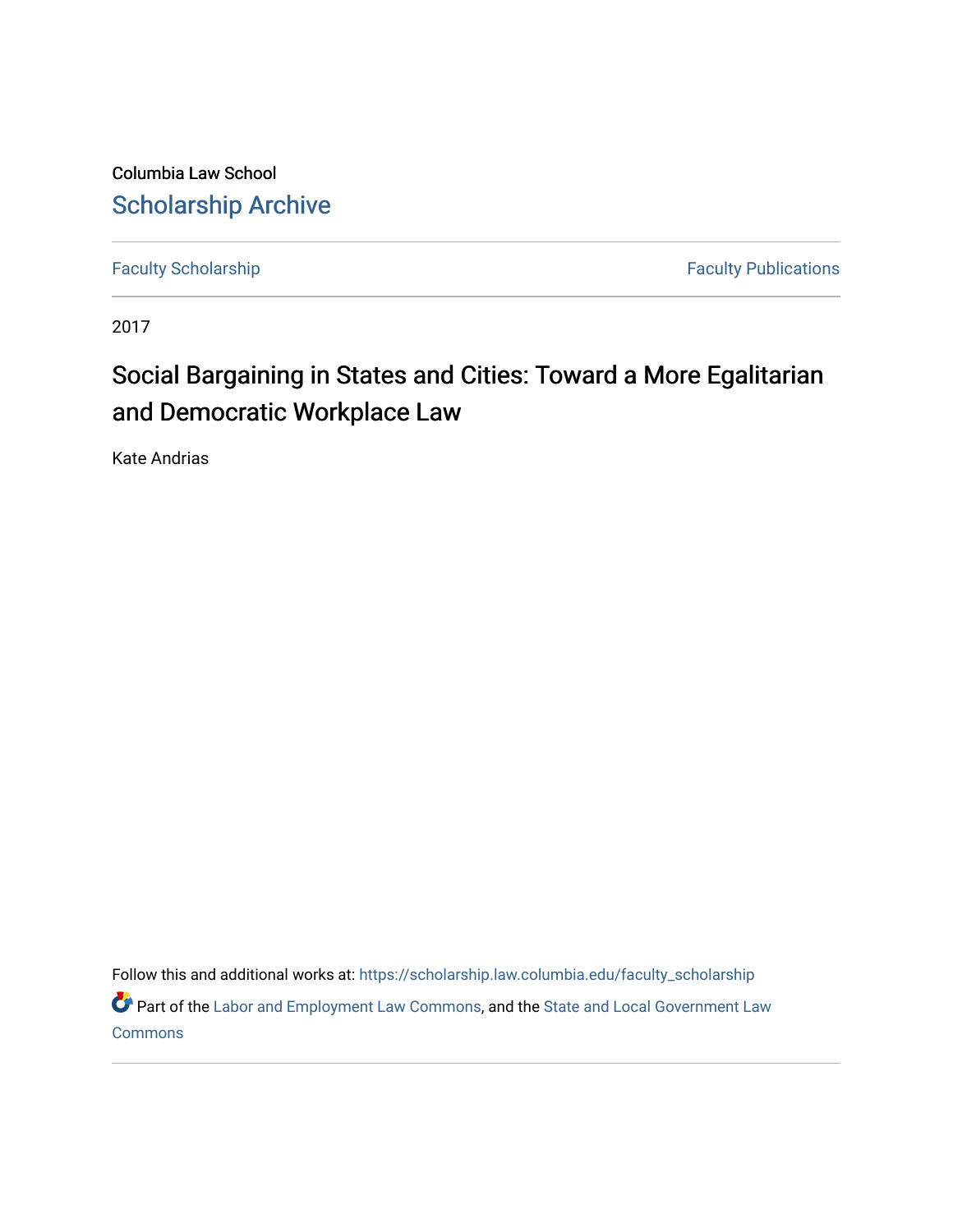### **SOCIAL BARGAINING IN STATES AND CITIES: TOWARD A MORE EGALITARIAN AND DEMOCRATIC WORKPLACE LAW**

## **Kate Andrias\***

Paper prepared for Harvard Law School Symposium "Could Experiments at the State and Local Levels Expand Collective Bargaining and Workers' Collective Action?"

A well-documented problem motivates this symposium: The National Labor Relations Act (NLRA) does not effectively protect workers' rights to organize, bargain, and strike. Though unions once represented a third of American workers, today the vast majority of workers are non-union and employed "at will." The decline of organization among workers is a key factor contributing to the rise of economic and political inequality in American society. <sup>1</sup> Yet reforming labor law at the federal level—at least in a progressive direction—is currently impossible. Meanwhile, broad preemption doctrine means that states and localities are significantly limited in their ability to address the weaknesses in labor law, even where local politics would permit such gains.

Employment law, however, does not face the same preemption hurdles as labor law, leaving room for experimentation at the state and local level. This is important not only because traditional employment law is a critical tool for improving workers' lives, but also because labor and employment law ought not be understood as separate categories. Like labor law, employment law can be a tool for strengthening civil society and protecting workers' collective voice. For example, employment law can empower worker organizations by engaging them in enforcement activity<sup>2</sup> and by deputizing them to administer benefits.<sup>3</sup> Its provisions can protect concerted activity.<sup>4</sup> In addition,

<sup>\*</sup> Assistant Professor, University of Michigan Law School. This work is partially derived from an Article originally published in the *Yale Law Journal*, see Kate Andrias, *The New Labor Law*, 126 YALE L.J. 2 (2016). For helpful feedback, I thank Sharon Block, David Madland, and Benjamin Sachs, as well as participants at the Harvard Law School Symposium, "Could Experiments at the State and Local Levels Expand Collective Bargaining and Workers' Collective Action?" and members of the Michigan Law School Governance Workshop. Thanks also to Marissa Perry, Sarah Scheinman, and Jenny Whalen for excellent research assistance.

<sup>1</sup> *See, e.g.*, Bruce Western & Jake Rosenfeld, *Unions, Norms, and the Rise in U.S. Wage Inequality*, 76 AM. SOC. REV. 513, 513-14 (2011).

<sup>2</sup> Janice Fine & Jennifer Gordon, *Strengthening Labor Standards Enforcement Through Partnerships with Workers' Organizations*, 38 POL. & SOC'Y 552 (2010); Catherine L. Fisk & Seema N. Patel, *California Co-Enforcement Initiatives that Facilitate Worker Organizing*, HARV. L. & POL'Y REV. ONLINE (2017), http://harvardlpr.com/wp-content/uploads/2017/11/Patel-Fisk-CoEnforcement.pdf. <sup>3</sup> Matthew Dimick, *Labor Law, New Governance, and the Ghent System*, 90 N.C. L. REV. 319

<sup>(2012).</sup>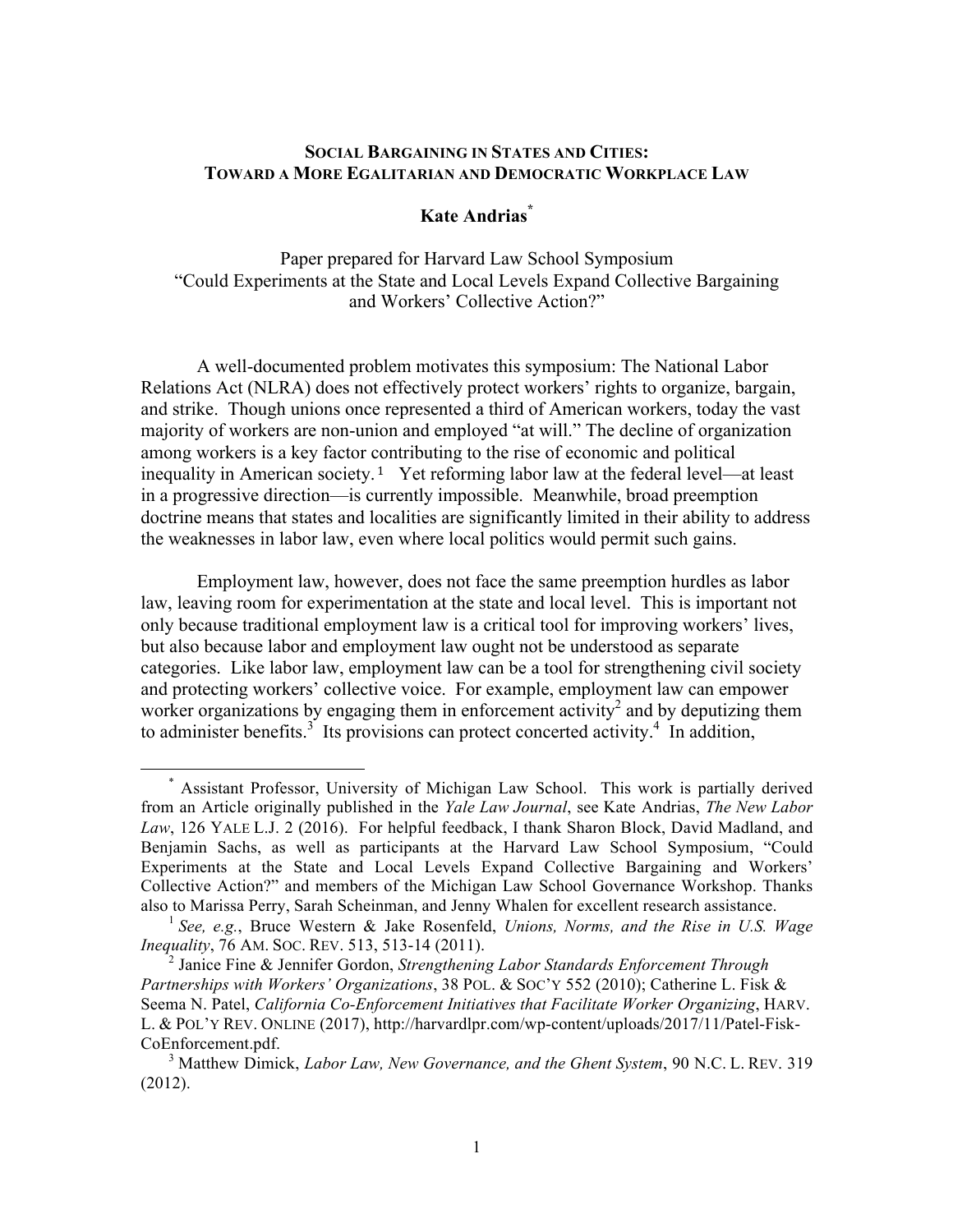employment law can be used to enable a form of sectoral bargaining through which workers and employers, in conjunction with pubic officials and the general public, negotiate workplace standards at the sectoral level rather than at the firm level. 5

In this brief essay, I will consider how states and localities can use tripartite commissions or wage boards to enable public sectoral bargaining—what I will call "social bargaining"—consistent with federal preemption doctrine and other legal constraints.<sup>6</sup> I refer to these social bargaining mechanisms as "tripartite" because, at a general level, they include representation from three categories: workers, business, and the public. In practice, however, they typically are, and should be, multi-partite with individuals representing a range of worker, business, and public interests.

To be sure, a full-fledged system of social bargaining would require new federal legislation. Yet a state and local approach offers promise in the interim. State and local commissions or wage boards can involve worker organizations, business organizations, and the public in decisions about wages, benefits, and working conditions. In so doing, they can increase wages and improve conditions for workers throughout the economy; they can augment the role of civil society in administration; and they can help strengthen worker organizations, particularly if combined with other reforms.<sup>7</sup>

### **I. Why Social Bargaining?**

Most industrial democracies empower unions to negotiate for workers on a sectoral basis.<sup>8</sup> Through one method or another, the government extends unionnegotiated standards to workers throughout the economy, while workers also have rights of participation at the shop level through, for example, works councils, local unions, or

 <sup>4</sup> Benjamin I. Sachs, *Employment Law as Labor Law*, 29 CARDOZO L. REV. 2685 (2008).

<sup>5</sup> Kate Andrias, *The New Labor Law*, 126 YALE L.J. 2 (2016); *see also* DAVID ROLF, THE FIGHT FOR FIFTEEN 253-58 (2016); David Rolf, *Toward a 21st Century Labor Movement*, AM. PROSPECT (Apr. 18, 2016), http://prospect.org/article/toward-21st-century-labor-movement; Brishen Rogers, *Libertarian Corporatism is Not an Oxymoron*, 94 TEX. L. REV. 1623, 1624 (2016). For one account of how all these reforms fit together, see DAVID MADLAND, CTR. FOR AM. PROGRESS, THE FUTURE OF WORKER VOICE AND POWER (2016) [hereinafter FUTURE OF WORKER VOICE]; *see also* David Madland & Alex Rowell, *How State and Local Governments Can Strengthen Worker Power and Raise Wages*, CTR. FOR AM. PROGRESS (May 2, 2017), https://www.americanprogressaction.org/issues/economy/reports/2017/05/02/166640/state-localgovernments-can-strengthen-worker-power-raise-wages/.

<sup>&</sup>lt;sup>6</sup> For further discussion, see *infra* Parts III & IV.<br><sup>7</sup> In earlier work, I consider the possible drawbacks of moving to a system of social or sectoral bargaining. *See* Andrias, *supra* note 5. I do not reiterate those arguments here.

<sup>8</sup> *See* STEVEN J. SILVIA, HOLDING THE SHOP TOGETHER 27-28, 38-41 (2013); Franz Traxler & Martin Behrens, *Collective Bargaining Coverage and Extension Procedures*, EURWORK (Dec. 17, 2002), http://www.eurofound.europa.eu/observatories/eurwork/comparativeinformation/collective-bargaining-coverage-and-extension-procedures.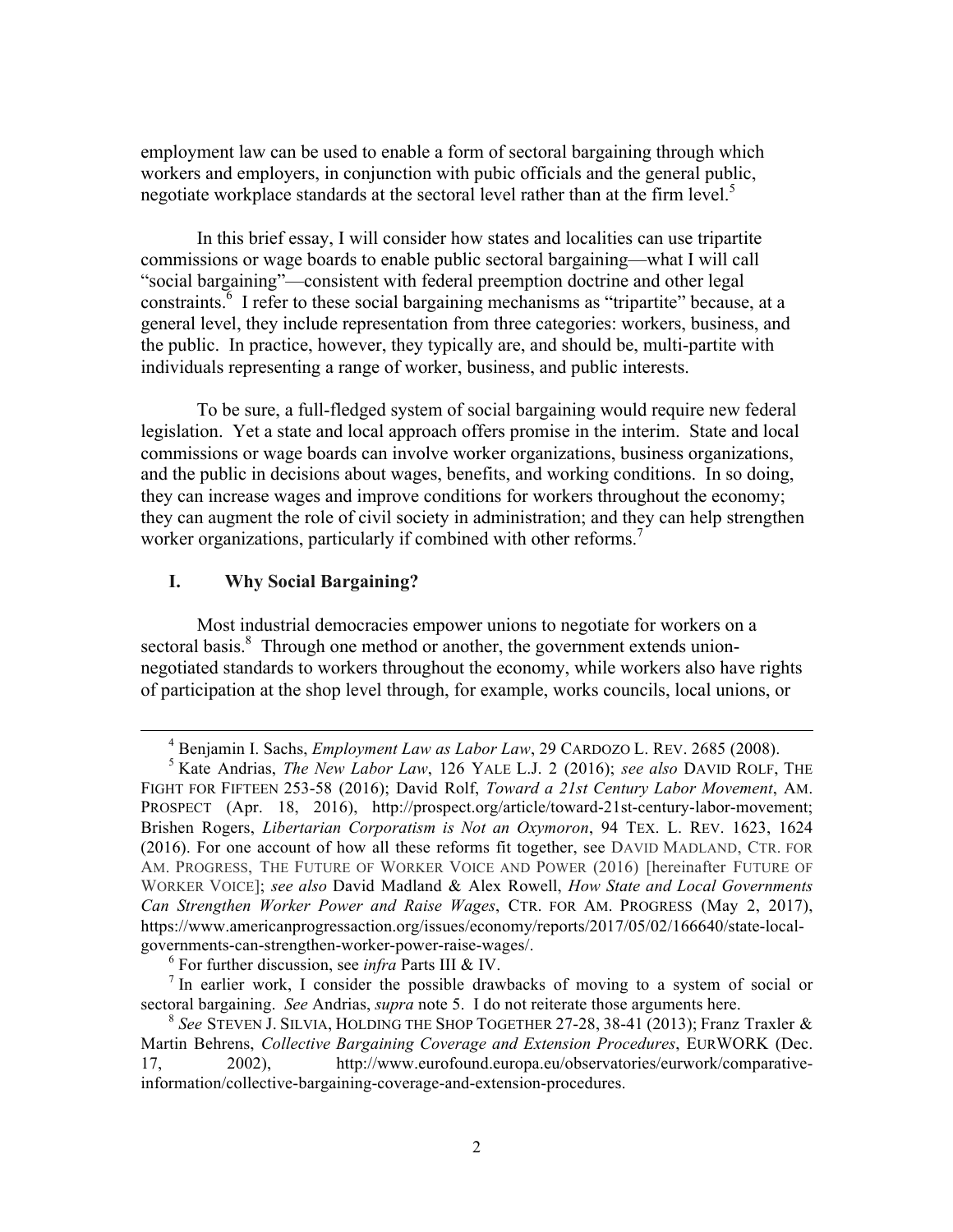competing minority unions. 9 In many systems, unions also play a crucial role in administering benefits, giving workers an incentive to join unions.<sup>10</sup>

Contemporary American labor law, however, does not affirmatively grant unions power to negotiate on behalf of all workers in a given sector; rather, it channels most negotiations about wages and benefits to the firm level.<sup>11</sup> At the same time, U.S. law makes organizing and bargaining at the firm level extraordinarily difficult and permits significant resistance by employers.<sup>12</sup> The result is that the vast majority of workers are unrepresented by unions and uncovered by agreements reached by unions. Meanwhile, employment law is generally considered a separate regime under which workers are individually entitled to rights but concerning which unions have no special role.<sup>13</sup>

In the last several years, a number of worker movements, as well as a host of scholars, have begun to challenge this paradigm.<sup>14</sup> The worker movements have intensified their focus on organizing at a sectoral level. They have also tried to engage governments, as well as employers, in efforts to raise wages and improve working conditions, as part-and-parcel of the organizing campaigns. From these struggles, I have argued, one can glimpse the outlines of an alternative form of labor law—a labor law that aspires to social bargaining.<sup>15</sup>

The social bargaining approach—i.e., government-mandated sectoral bargaining that addresses a range of issues of concern to workers—has significant advantages. First, and perhaps most important, it is more effective than firm-based bargaining in reducing economic inequality.<sup>16</sup> Researchers have shown that firm-based bargaining compresses wages within the firm at which it occurs.<sup>17</sup> Yet, it tends to raise wages throughout an industry only if there is enough union presence in the industry or geographic area to pose a threat to non-unionized firms; employers raise wages to stave off unionization or to

<sup>9</sup> *See* Andrias, *supra* note 5, at 6, 33-34,77-80; MADLAND, FUTURE OF WORKER VOICE,

<sup>&</sup>lt;sup>10</sup> Dimick, *supra* note 3.<br><sup>11</sup> See Andrias, *supra* note 5, at 6, 28-32. The original New Deal briefly promised, though never fully achieved, a more sectoral system that integrated labor and employment law. Kate Andrias, *Rethinking Labor's Administration, The Lost Promise of FLSA's Wage Boards* (draft).

<sup>12</sup> *See* Andrias, *supra* note 5, at 25-27.

 $13 \text{ Id.}$  at 37-40.<br><sup>14</sup> *See* sources cited *supra* notes 1-5.

<sup>&</sup>lt;sup>15</sup> Andrias, *supra* note 5.<br><sup>16</sup> KATHLEEN THELEN, VARIETIES OF LIBERALIZATION AND THE NEW POLITICS OF SOCIAL SOLIDARITY 5, 9-10, 194, 203-07 (2014); Jonas Pontusson, *Comparative Political Economy of Wage Distribution: The Role of Partisanship and Labour Market Institutions*, 32 BRIT. J. POL. SCI. 281, 289-90 (2002); Michael Wallerstein, *Wage Setting Institutions and Pay Inequality in Advanced Industrial Societies*, 43 AM. J. POL. SCI. 649, 669, 672-76 (1999).

<sup>&</sup>lt;sup>17</sup> RICHARD B. FREEMAN & JAMES L. MEDOFF, WHAT DO UNIONS DO? 79-82 (1984).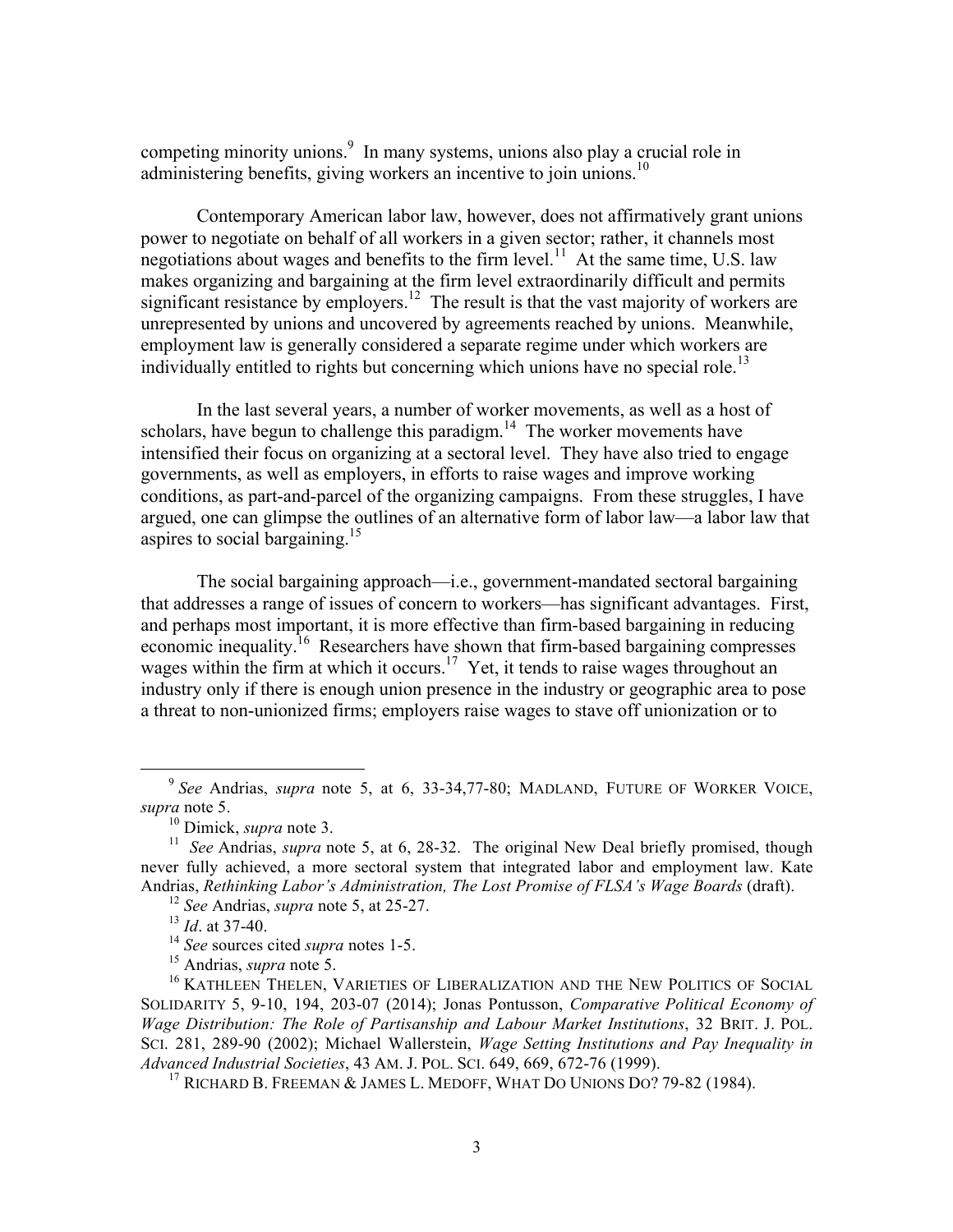compete for labor.<sup>18</sup> This rarely occurs under our current regime. In contrast, social bargaining directly affects wages throughout the labor market; agreements apply to all employers in the industry or region, helping create more wage compression over all.<sup>19</sup> Indeed, comparative studies suggest that, from the perspective of creating egalitarian outcomes at the societal level, the critical factor in a labor law regime is the establishment of broadly inclusive union organizations empowered to negotiate sectorally.<sup>20</sup>

Second, social bargaining increases workers' voice in public policy decisions.<sup>21</sup> Social bargaining gives worker organizations an official seat at the table when policy decisions affecting workers are made. More generally, worker organizations' broader mandate enhances their incentive and ability to serve as a counterweight to organized business interests in the political sphere. And giving worker organizations, as well as businesses, a formal role in setting social welfare policy could be a particularly helpful tool if, as predicted, automation becomes more prevalent and more bargaining about income must occur directly with the state.

Third, social bargaining responds well to the increasing problem of the fissured employer.<sup>22</sup> Workers throughout an economic sector bargain together, whether employed by a lead firm, a contracted firm, or a temporary agency. This avoids protracted legal battles about the identity of the employer and provides a disincentive for companies to subcontract with the aim of reducing labor costs. Likewise, social bargaining can potentially cover both independent contractors and employees, minimizing battles over worker classification.

Finally, social bargaining takes most disputes about wages and benefits outside of the workplace, potentially facilitating collaborative relationships between workers and firm managers.<sup>23</sup> Relatedly, it addresses several of the efficiency-based objections to collective bargaining by changing the topics over which much bargaining occurs.<sup>24</sup>

<sup>18</sup> Matthew Dimick, *Productive Unionism*, 4 U.C. IRVINE L. REV. 679, 699 (2013).

<sup>19</sup> *See* Pontusson, *supra* note 16; Wallerstein, *supra* note 16. <sup>20</sup> Thelen, *supra* note 16, at 204-07; *see also* SILVIA, *supra* note 8, at 41 (emphasizing the central role the law and state institutions play in sustaining the German industrial relations system).

<sup>&</sup>lt;sup>21</sup> Joel Rogers, *Divide and Conquer: Further "Reflections on the Distinctive Character of American Labor Relations*," 1990 WIS. L. REV. 1, 40-43 (1990).

<sup>&</sup>lt;sup>22</sup> Andrias, *supra* note 5, at 78.<br><sup>23</sup> MADLAND, FUTURE OF WORKER VOICE, *supra* note 5.

<sup>&</sup>lt;sup>24</sup> Dimick, *supra* note 18, at 692 (explaining that when union structures are highly decentralized and firm-based, the rational response of unions is to advocate for "seniority-based layoff policies, job definitions and demarcations, internal labor markets, rules limiting employer discretion over technology, manning and staffing requirements, and so forth").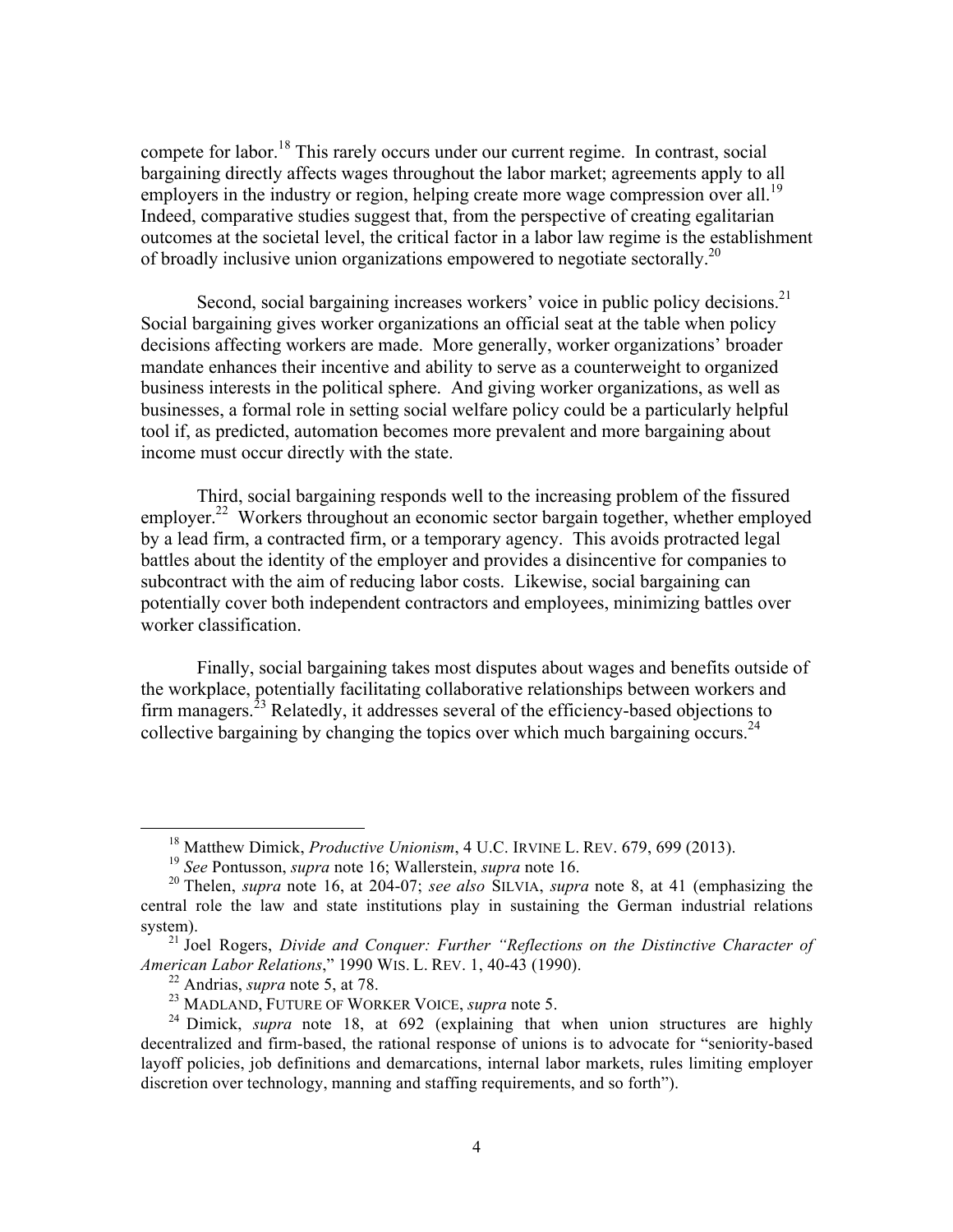As previously noted, achieving a system of social bargaining at the federal level is, at least in the near term, impossible.<sup>25</sup> Yet states and localities can make some progress toward the vision by creating tripartite administrative structures that include representatives from worker organizations, business groups, and the general public who then negotiate over such employment law standards as minimum wages, benefits, health and safety, and scheduling.

One might wonder whether creating tripartite administrative mechanisms at the state or local level is worth the trouble, absent the ability to enact a system of full-fledged mandatory sectoral bargaining *and* greater protections for concerted activity. After all, if workers have enough political power to enact a tripartite commission structure at the state or municipal level, wouldn't they be better off just legislating higher wages or better standards? Moreover, don't tripartite commissions just create another forum in which workers have to marshal scarce resources, competing with more powerful companies? There is some force to these critiques. Statutory gains are stickier than administrative gains. Certainly, it would be foolish to forsake lasting legislative victories for temporary administrative achievements more easily abolished by a hostile executive. And without a shift in power dynamics, tripartite commissions can, like other governmental fora, be dominated by elites.<sup>26</sup>

Nonetheless, both U.S. history and experience abroad suggest that tripartite administrative processes, if well structured, offer advantages over a purely legislative approach. At the most basic level, administrative processes offer states and localities the ability to address workplace issues with specificity and expertise, as well as the capacity to proceed with reform even in periods of legislative gridlock. Moreover, the tripartite approach in particular can improve the chances of lasting gains for workers while enhancing civil society and civic participation more broadly.<sup>27</sup> This is because tripartite commissions can increase worker organizations' role in decisions about the political economy while extending the fruits of bargaining to more workers. They can provide a forum for workers' collective engagement in workplace issues while sending a message about the legitimacy of worker organizations. As such, tripartite processes can facilitate

 $^{25}$  On the long history of labor law's ossification and the difficulty of reform, see Cynthia L. Estlund, *The Ossification of American Labor Law*, 102 COLUM. L. REV. 1527, 1611-12 (2002).

 $^{26}$  On the dominance of economic elites in U.S. government see, e.g., LARRY M. BARTELS, UNEQUAL DEMOCRACY: THE POLITICAL ECONOMY OF THE NEW GILDED AGE 2, 285 (2008); MARTIN GILENS, AFFLUENCE AND INFLUENCE: ECONOMIC INEQUALITY AND POLITICAL POWER IN AMERICA 79-81, 157-58 (2012); KAY LEHMAN SCHLOZMAN ET AL., UNHEAVENLY CHORUS: UNEQUAL POLITICAL VOICE AND THE BROKEN PROMISE OF AMERICAN DEMOCRACY 69-95 (2012).

<sup>27</sup> On history of tripartism in the U.S., see Andrias, *supra* note 5, at 17-18; Andrias, *supra*  note 11; NELSON LICHTENSTEIN, THE MOST DANGEROUS MAN IN DETROIT 271-98 (1995). On possible ways to structure tripartite commissions, see *infra* Part III.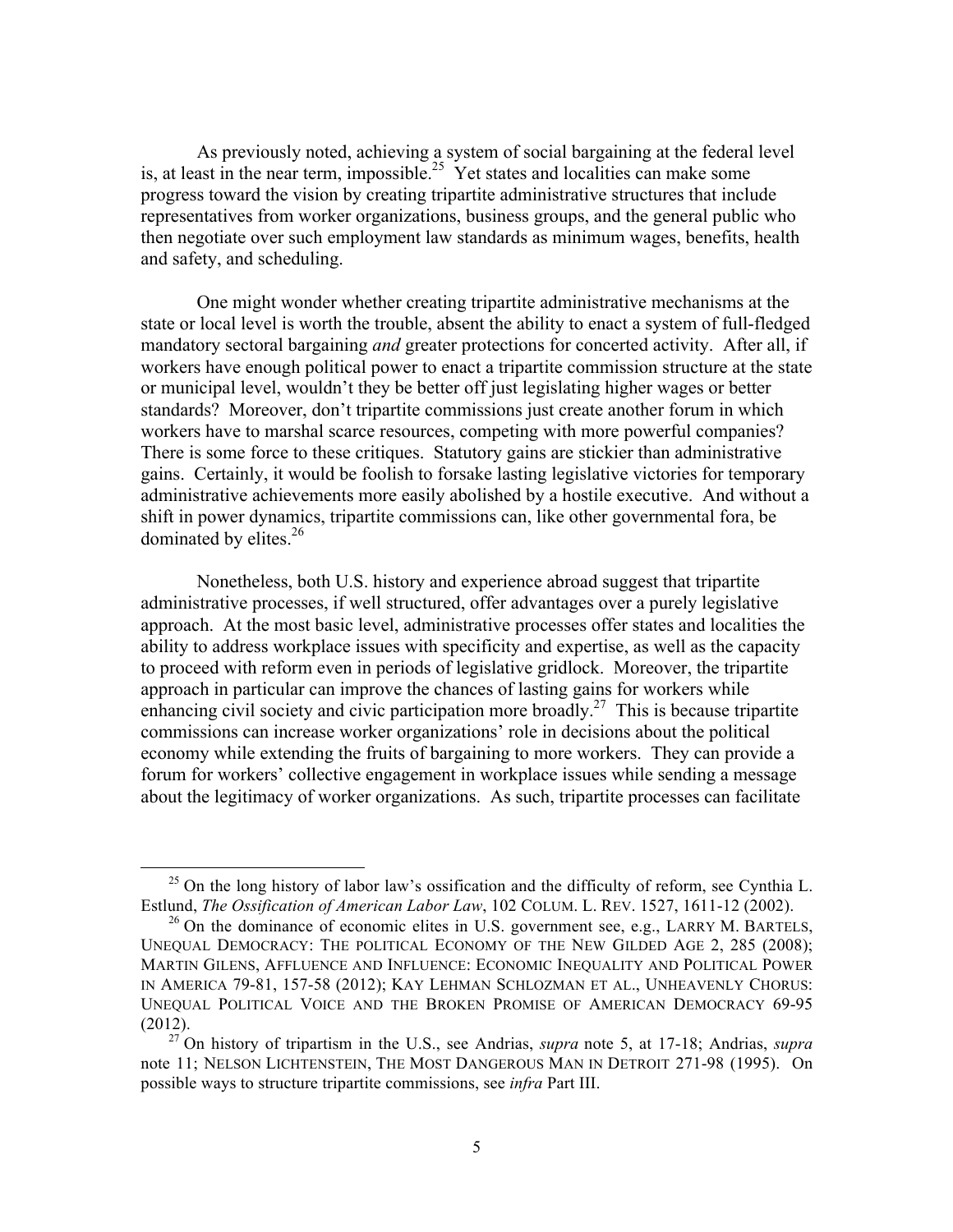organizing efforts.28 One might recall the CIO message that, "the President wants YOU to join the union!"<sup>29</sup> In addition to signaling the legitimacy of worker organizations, tripartite commissions can signal the vulnerability of employers to regulation. As scholars have shown, when law demonstrates that those in power are subject to a higher authority, law has the potential to open space for mobilization.<sup>30</sup> Finally, if, as discussed below, tripartite commissions are combined with other reforms that build power for worker organizations, they can be a critical step in constructing a more egalitarian regime. $31$ 

### **II. Existing Mechanisms for Social Bargaining**

How might social bargaining be operationalized at the state and local level under existing law? For the most part, state and local minimum employment standards are set legislatively or by traditional regulatory mechanisms.<sup>32</sup> However, a few states, including California, New Jersey, and New York, already vest the power to set wages or other standards with tripartite commissions, i.e., boards with representation from employee groups, industry groups, and the public.<sup>33</sup> These commissions provide an existing foothold for social bargaining.

<sup>31</sup> *See infra* Part III.

<sup>28</sup> See *infra* notes 49-53 and accompanying text (discussing NY example); Andrias, *supra*  note 11 (discussing ways in which wage boards facilitated organizing in the 1930s and 40s).

<sup>29</sup> *See* IRVING BERSTEIN, THE TURBULENT YEARS: A HISTORY OF THE AMERICAN WORKER, 1933-1941, at 41 (1969) (quoting CIO organizers).

<sup>30</sup> Benjamin Sachs, *Law, Organizing, and Status Quo Vulnerability*, 96 TEX. L. REV. (forthcoming 2017) (analyzing sociological research and applying to labor law debates).

 $32$  That is, a few states grant executive branch actors the power to raise wages or regulate hours in particular sectors of the economy following public hearings. *E.g.*, MASS. GEN. LAWS ANN. Ch. 151 § 7 (West 2013); N.D. CENT. CODE ANN. §§ 34-06-01 to 08 (West 2014); *see also*  statutes collected *infra* note 33. For public hearing requirements, see, e.g, CAL. LAB. CODE § 1178.5; COLO. REV. STAT. §§ 8-6-108, -109; N.D. CODE ANN § 34-08. <sup>33</sup> *See* CAL. LAB. CODE §§ 70–74, 1173, 1178 (West 2011) (authorizing an Industrial Welfare

Commission, appointed by the governor, and composed of two representatives of employers, two from recognized labor organizations, and one from the general public; requiring commission to review adequacy of minimum wage every two years; and providing for industry specific wage boards); COLO. REV. STAT. § 8-6-109 (authorizing a wage board comprised of an equal number of employer, employee, and public representatives); N.J. STAT. ANN. § 34:11-56a4.7 (establishing the "New Jersey Minimum Wage Advisory Commission" with "five members as follows: the Commissioner of Labor and Workforce Development, ex officio, who shall serve as chair of the commission, and four members appointed by the Governor as follows: two persons who shall be nominated by organizations who represent the interests of the business community in this State and two persons who shall be nominated by the New Jersey State AFL-CIO"); N.J. STAT. ANN. § 34:11-56a8, a9 (providing that commissioner may establish a wage board to set minimum rates for employees in particular occupations; such boards shall be composed of equal numbers of employer, employee, and public representatives). Arizona law also permits the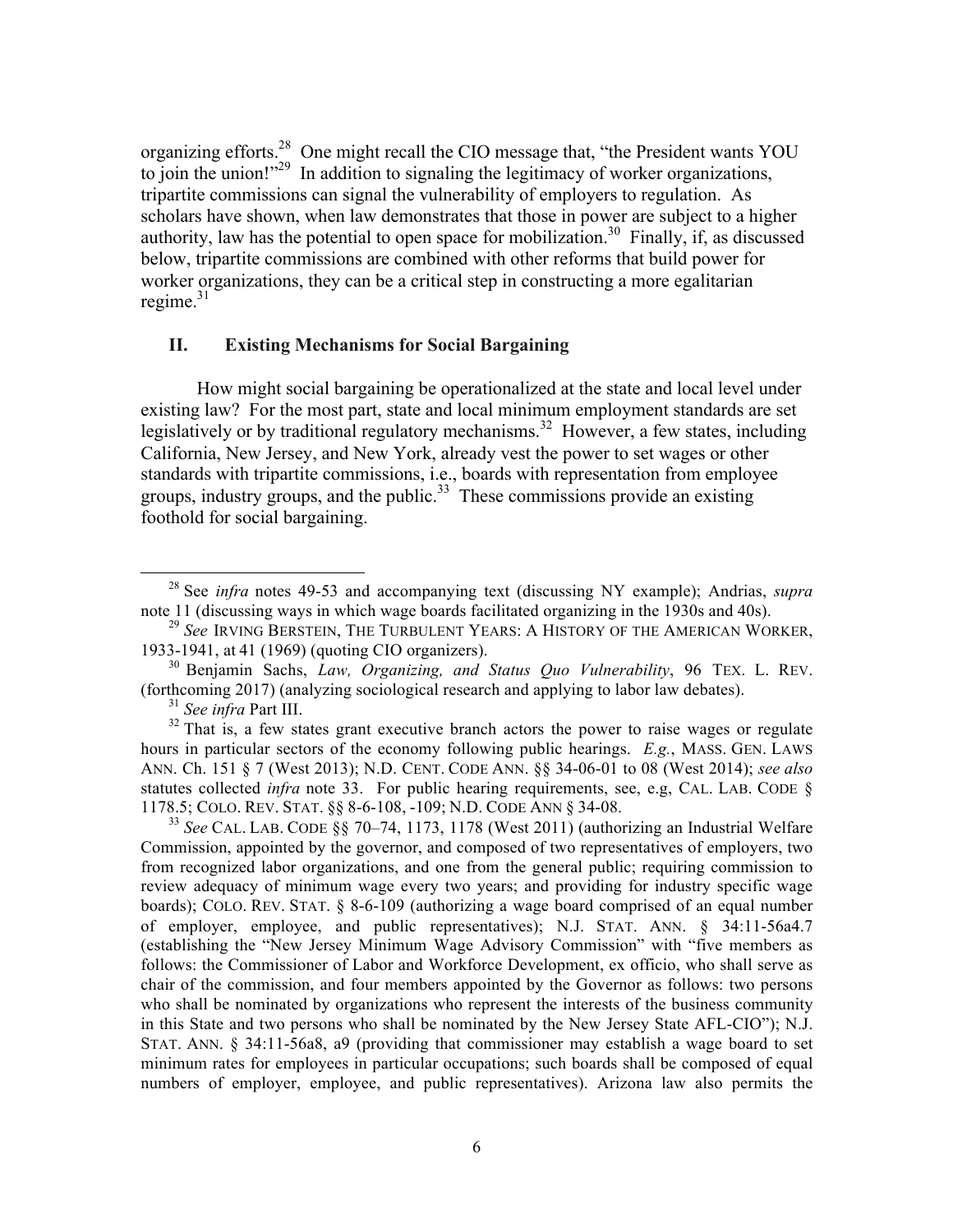For example, California law provides for an Industrial Welfare Commission (IWC) composed of two union representatives, two employer representatives, and one representative from the general public.<sup>34</sup> The governor appoints each of the five members with the consent of the Senate, and members serve four-year terms.<sup>35</sup> The labor representatives must be drawn from "members of recognized labor organizations."<sup>36</sup> The IWC's authority goes beyond creating a basic minimum wage: It has authority to evaluate wages in "any occupation, trade, or industry" to ensure they are adequate "to supply the cost of proper living"; it also can consider whether "the hours or conditions of labor" are "prejudicial to the health, morals, or welfare of employees."<sup>37</sup> If the IWC determines that wages, hours, or working conditions are inadequate, it selects a wage board—again composed of two labor and two employer representatives, along with a neutral party—to investigate and make recommendations.<sup>38</sup> Recommendations that receive the support of two-thirds of the wage board's members are incorporated into IWC proposed regulations, which are then subject to public hearings.<sup>39</sup> If approved, the orders become part of the California Code of Regulation.<sup>40</sup> Using this process, the IWC has issued seventeen orders: twelve industry orders, three occupation orders, an order that applies to any industry or occupation not previously exempt by the IWC's wage orders effective as of 1997, and one general minimum wage order. $41$ 

New Jersey's tripartite Minimum Wage Advisory Commission (WAC or Commission) is charged with annually evaluating the state's minimum wage. <sup>42</sup> As in California, the governor appoints the Commission's members and is required to choose representatives from business and labor. To that end, New Jersey law incorporates a representative mechanism, specifying that the business representatives "shall be nominated by organizations who represent the interests of the business community in this State" and that the labor representatives "shall be nominated by the New Jersey State

<u> 1989 - Andrea San Andrea San Andrea San Andrea San Andrea San Andrea San Andrea San Andrea San Andrea San An</u>

 $35$  CAL. LAB. CODE. § 70.

 $^{40}$  CAL. CODE REGS. tit. 8,  $\S$  11531 (West, Westlaw through Register 2017, No. 44).

<sup>41</sup> Department of Industrial Relations, *IWC Wage Orders-Prior*, STATE OF CALIFORNIA http://www.dir.ca.gov/iwc/wageorderindustriesprior.htm.

establishment of a tripartite wage board, but only to address wages of minors. ARIZ. REV. STAT. ANN. § 23–314.

 $34^{\circ}$  CAL. LAB. CODE. § 70.1 (West 2011). The IWC dates to 1913, but until the 1970s applied to women and child workers only. *See* Indus. Welfare Comm. v. Superior Court, 613 P.2d 579, 583-84 (Cal. 1980).

<sup>36</sup> *Id.* § 70.1.

<sup>37</sup> *Id.* § 1178.

<sup>38</sup> *Id*. §§ 1178, 1178.5.

<sup>39</sup> *Id*. § 1178.5(c).

<sup>42</sup> N.J. STAT. ANN. § 34:11-56a4.7 et seq. (West 2016); *Id*. § 34:11-56a4.8(a). *See also Minimum Wage Advisory Commission*, STATE OF N.J., DEP'T OF LAB. & WORKFORCE DEV., http://lwd.dol.state.nj.us/labor/lwdhome/MinWageCommission.html (describing mission of Commission and collecting annual reports).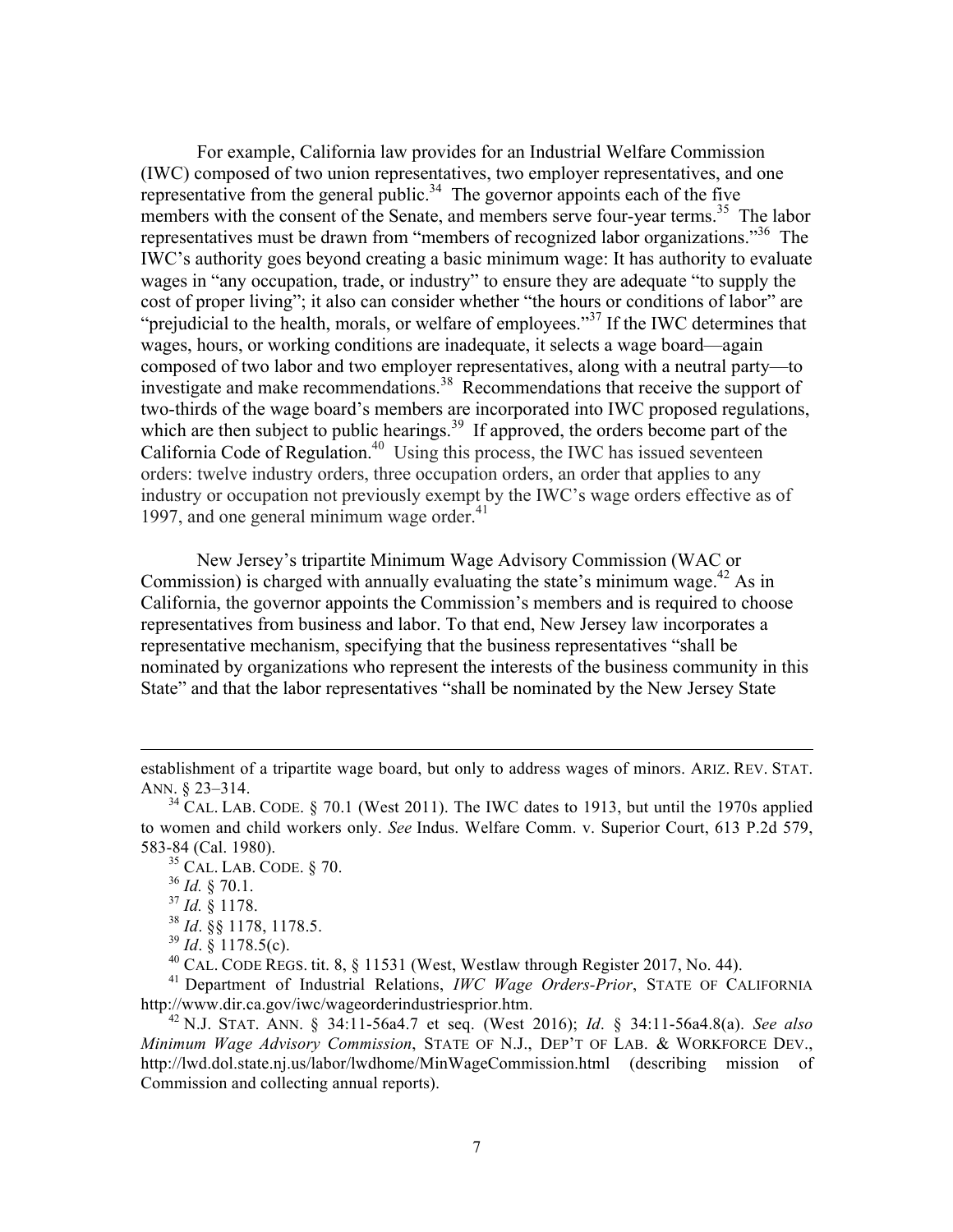AFL-CIO."<sup>43</sup> Unlike in California, however, the Commission has no representatives from the public; instead, the Commissioner of Labor and Workforce Development fills that function and serves as the Commission's chair. And WAC does not have authority over benefits or working conditions. The law does, however, allow the Commissioner to establish sectoral wage boards, composed of labor and business representatives, which then recommend minimum wages in particulars sectors. Wage boards can be established if the Commissioner believes "that a substantial number of employees in any occupation or occupations are receiving less than a fair wage.<sup>344</sup> The law also provides for a public hearing process after which the Commissioner decides whether to approve or reject the report.<sup>4</sup>

To date, the experience with state-level tripartite commissions has been mixed. Some wage boards, including Colorado's, appear to have been moribund for years.<sup>46</sup> In other states, like California and New York, wage boards have been used successfully at times. However, no commission is actively or aggressively setting employment standards today. Indeed, the California IWC has been without funding since  $2004<sup>47</sup>$ . The California Division of Labor Standards Enforcement continues to enforce the existing wage orders, and the legislature has not repealed the IWC's statutory responsibilities, but the current status of the IWC can be characterized as an unfunded legislative mandate.<sup>48</sup>

In New York, the Fight for \$15 movement recently used the state wage board with success. In 2015, after growing protests and strikes organized by the Fight for \$15, and at the request of Governor Andrew Cuomo, the NY labor commissioner exercised his authority to impanel a wage board to recommend higher wages in the fast food industry.<sup>49</sup>

 

<sup>48</sup> Victoria Bradshaw, *Raise the Wage Threshold but Don't Put It on Autopilot*, CAPITOL WEEKLY (June 8, 2006), http://capitolweekly.net/raise-the-wage-threshold-but-dont-put-it-onautopilot/.

<sup>49</sup> Andrew M. Cuomo, Opinion, *Fast Food Workers Deserve a Raise*, N.Y. TIMES (May 6, 2015), http://www.nytimes.com/2015/05/07/opinion/andrew-m-cuomo-fast-food-workersdeserve-a-raise.html. As Cuomo noted, the New York Legislature had rejected his proposal to raise the minimum wage statutorily. N.Y. LAB. LAW § 654 (McKinney 2016); *Id.* § 655(1) ("A wage board shall be composed of not more than three representatives of employers, an equal number of representatives of employees and an equal number of persons selected from the general public."); Mario J. Musolino, Acting Comm'r Labor, *Determination Regarding Adequacy of Wages*, N.Y. DEP'T LAB. (May 7, 2015),

<sup>43</sup> N.J. STAT. ANN. *Id*. § 34:11-56a4.7.

<sup>44</sup> *Id.* § 34:11-56a8.

<sup>&</sup>lt;sup>45</sup> *Id.* § 34:11-56a16.<br><sup>46</sup> *See supra* note 33.

<sup>&</sup>lt;sup>47</sup> Department of Industrial Relations, *Industrial Welfare Commission (IWC)*, STATE OF CALIFORNIA http://www.dir.ca.gov/iwc/. Disagreement between the California State Legislature, which wanted to increase the minimum wage, and the IWC, which did not, led the legislature to defund the IWC on July 1, 2004. The IWC remains defunded today, and its website states that "[t]he IWC is currently not in operation."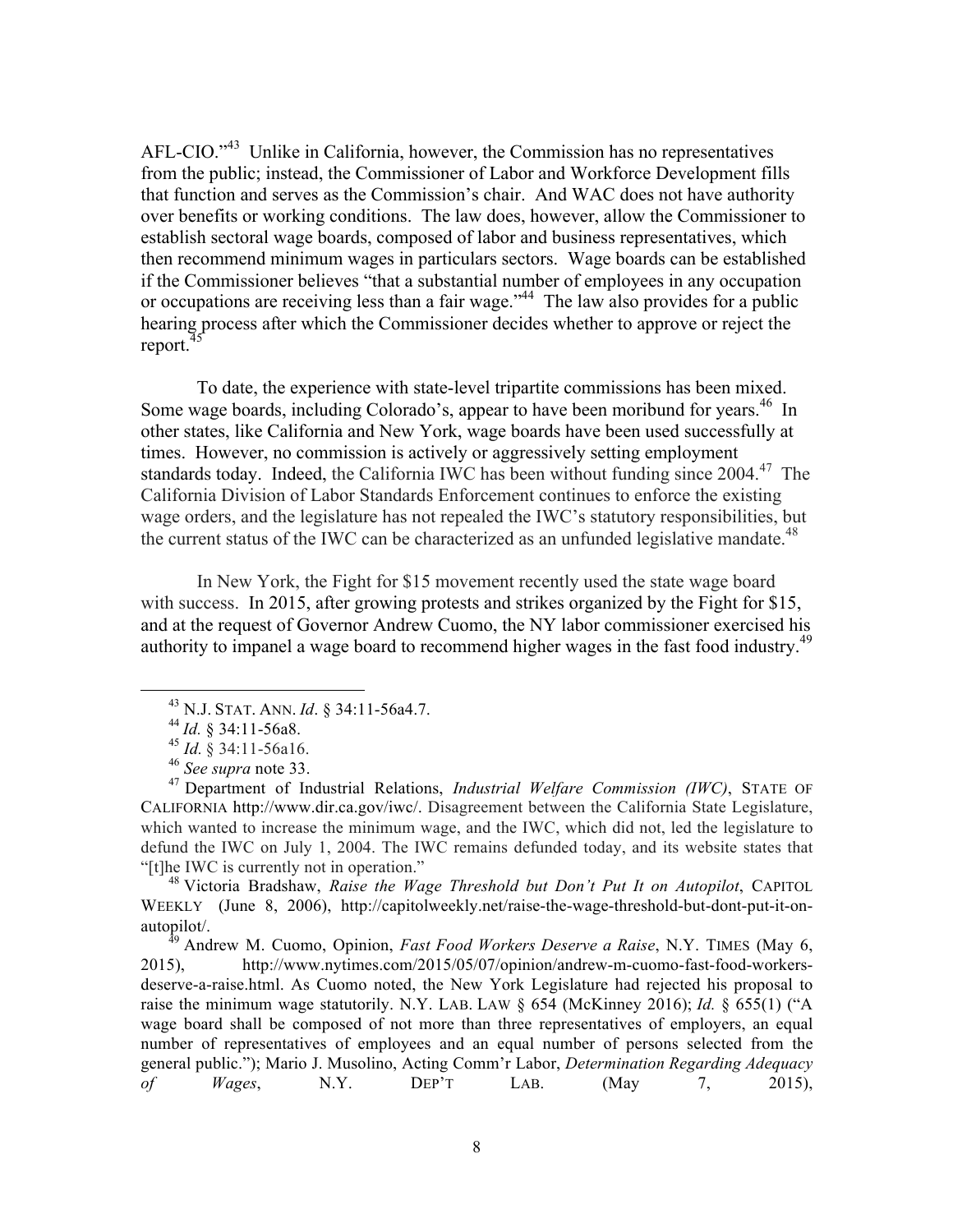The Board Members—representatives from labor, business, and the general public—held hearings over the next forty-five days, across the state.<sup>50</sup> Workers organized by the Fight for \$15 participated in great numbers at these hearings.<sup>51</sup> On July 21, the Board announced its decision: \$15 per hour for fast food restaurants that are part of chains with at least thirty outlets, to be phased in over the course of six years, with a faster phase-in for New York City.<sup>52</sup> The wage board order was a significant victory, followed by another victory: a bill to raise the state-wide minimum wage to \$15. However, in the negotiations over the state-wide minimum, employers successfully mobilized to strip the Commissioner's authority to establish higher minimums for particular occupations. Thus, the ultimate compromise bill curtailed the powers of future tripartite wage boards.<sup>53</sup> Still, the New York experience shows how tripartite structures can be used to engage workers in setting terms of work for entire industries.

The New York example aside, where wage boards have operated, the potential for social bargaining has often been under-realized. Unions have not frequently engaged the commissions through wide spread mobilization, testimony, and collective action. The boards, as currently conceived, also have structural limitations. The ability of workers to use wage boards to their benefit largely depends on the identity of the governor in the state; he or she influences when such boards act and who constitutes them. Thus, in California, for example, former Governor Schwarzengger tried to use the wage board to limit the legislature's proposal to index the minimum wage.<sup>54</sup> Moreover, in most cases, the neutral representatives on the commissions effectively decide disagreements. These individuals, selected by the partisan governors, serve as the swing votes and thereby minimize the extent to which true bargaining occurs. This weakness is pronounced when there is no broader worker mobilization exerting pressure on the commissions.

<u> 1989 - Andrea Santa Andrea Andrea Andrea Andrea Andrea Andrea Andrea Andrea Andrea Andrea Andrea Andrea Andr</u>

http://www.governor.ny.gov/sites/governor.ny.gov/files/atoms/files/Determination\_wages\_05071 5.pdf.<br> $\frac{5.}{50}$ 

<sup>50</sup> *Fast Food Wage Board*, N.Y. DEP'T LAB. http://labor.ny.gov/workerprotection/laborstandards/wageboard2015.shtm.

<sup>51</sup> FAST FOOD WAGE BD., N.Y. DEP'T OF LAB., REPORT OF THE FAST FOOD WAGE BOARD TO THE NYS COMMISSIONER OF LABOR 10-11 (2015).

<sup>52</sup> Patrick McGeehan, *Push to Lift Minimum Wage Is Now Serious Business*, N.Y. TIMES (July 23, 2015).

 $^{53}$  N.Y. L. 2016, ch. 54, part K,  $\&$  4. Existing wage orders remain in effect and New York law still allows the Commission to act regarding hours. *See id.* § 5; Nat'l Rest. Ass'n v. Comm'r of Labor, 34 N.Y.S. 3d 232, 235-36 (N.Y. App. Div. 2016) (discussing legislative history).

<sup>54</sup> *See* Erica Muñoz, *Raising the California Minimum Wage is Not Enough: Creating a Sustainable Wage By Accounting For Inflation Through Indexing*, 16 S. CAL. INTERDISC. L.J. 423 (2007); Bradshaw, *supra* note 48; Majorie Fochtman, *From the Experts: Will the Revival of California's Industrial Welfare Commission Reduce the Explosion of Wage and Hour Litigation for California Employers?*, HR DAILY (Mar. 1, 2007), http://hrdailyadvisor.blr.com/2007/03/01/from-the-experts-will-the-revival-of-california-sindustrial-welfare-commission-reduce-the-explosion-of-wage-and-hour-litigation-for-californiaemployers/.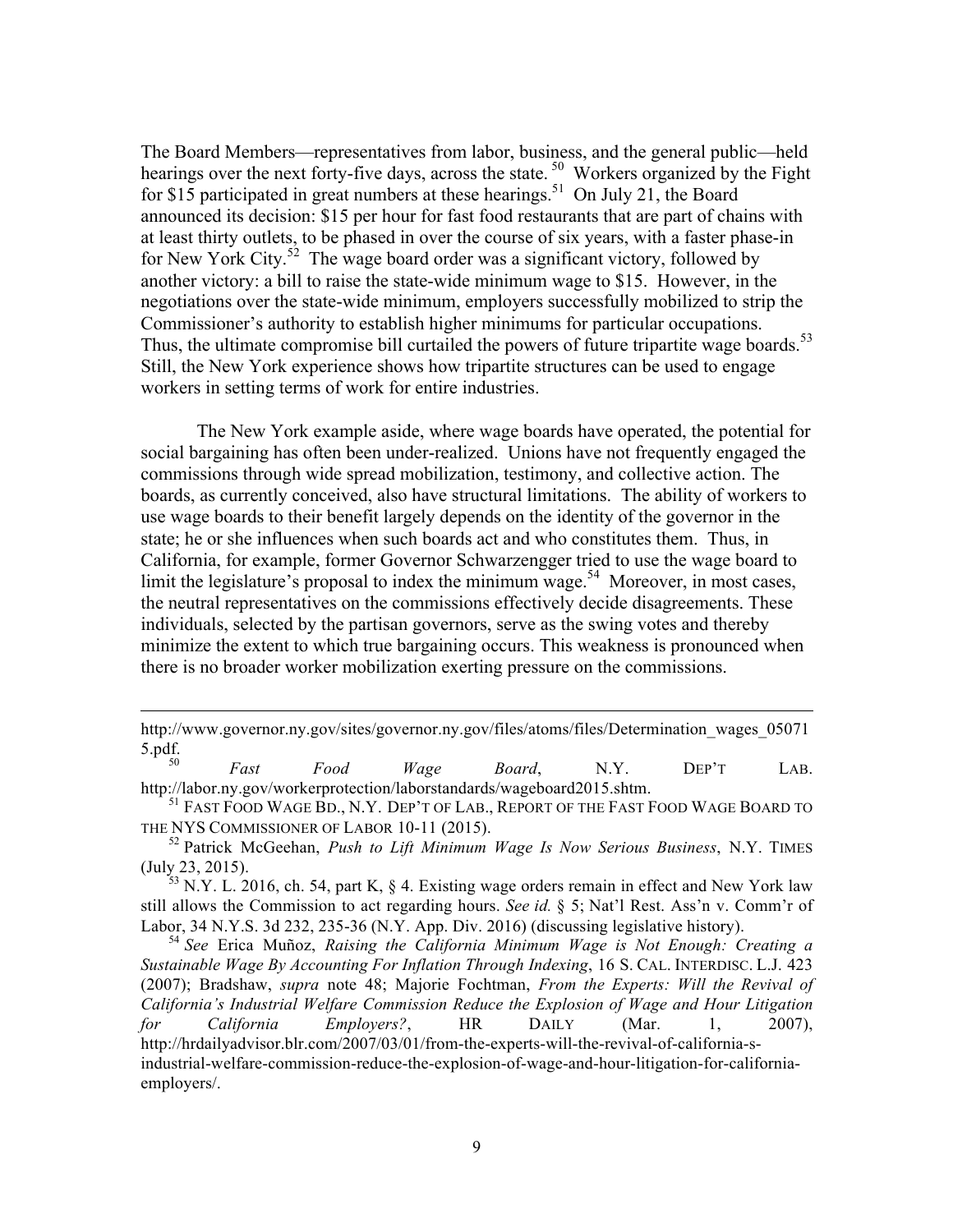Nonetheless, more could be done to use existing wage boards aggressively, as was done by the Fight for \$15 in New York. In jurisdictions where worker organizations have significant political influence, and where the executive branch is amenable, workers can petition wage boards to act. Where statutes permit, they can demand sector-by-sector wage and benefit improvements, beyond minimum wage increases. They can also engage workers in collective action designed to achieve such gains, as the Fight for \$15 did in New York.

#### **III. Expanding Tripartite Commissions, Increasing Civic Participation, and Building Worker Power**

Progressive states and localities could also create more ambitious, participatory, and representative tripartite commissions. A range of possibilities is worth exploring. First, state laws, or local laws where home rule power is sufficient, could give tripartite commissions broader mandates on a sector-by-sector basis, making clear that authority is not limited to setting a single minimum wage. Sector-by-sector wages, benefits, working conditions, leave policies, and scheduling rights could all be included in the scope of the commissions' work.

Second, to respond to concerns about the transient nature of administrative gains, the laws could make clear that the statutory mandate is to provide for a living wage and quality benefits. They could impose a cost of living wage increase as a default, or other default increases, creating a floor above which commissions would act. The statutes could also require commissions to act periodically rather than only upon executive branch request or public petition, and could require super-majority votes for any decisions not to raise wages or improve benefits as scheduled.

To ensure that the commission process actually involves representative worker organizations, the laws could further provide, building on the New Jersey model, that the composition of the commissions includes the elected leadership of NLRB-certified unions, other membership-based non-profit worker organizations in the particular sector, as well as leaders of the relevant industry groups and firms. The commissions would require multiple representatives on both the worker and business side, depending on the size and diversity of the particular sector. Another possibility would be to create systems by which workers throughout an industry could vote for representatives, selecting from among a slate of worker organizations; winners would then send representatives to serve on the commissions on a proportional basis.

New tripartite commissions also might cabin the power of the governor, state labor commissioner, or local executive over substantive outcomes in order to ensure that real social bargaining occurs. For example, the laws could create evenly split commissions, incorporating an arbitration process in the event of a stalemate, subject to state or local governmental review; they could require that the neutral representative on the board be selected jointly by worker organizations and business groups from a list of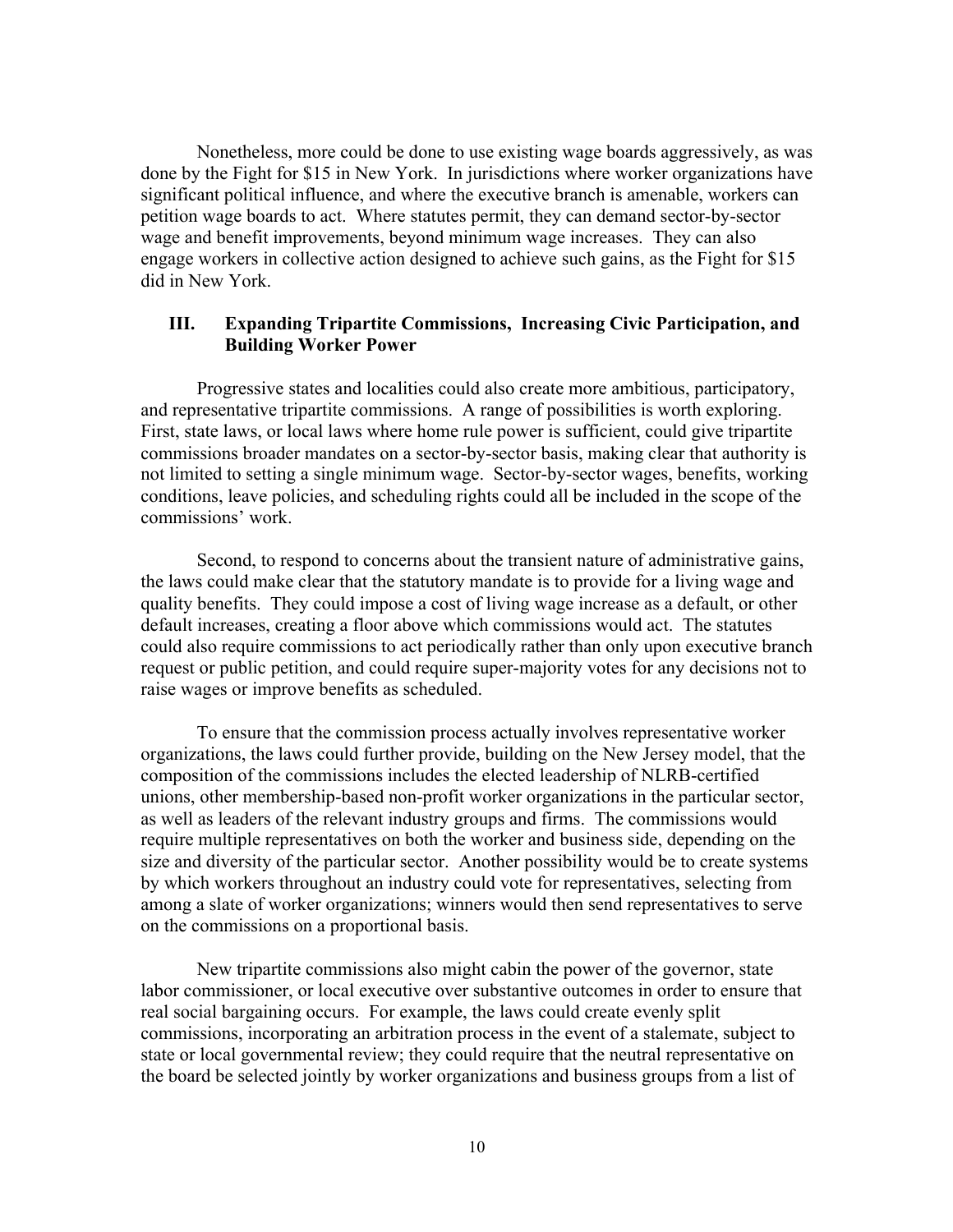approved arbitrators; or they could even establish a mechanism for consumer or public representation through a new democratic process encouraging the growth of membershipbased consumer organizations.

Whether through existing or new statutes, collective action by workers is an essential component of effective social bargaining. Absent worker participation, tripartite commissions offer little promise. To that end, the success of wage boards depends on active organizing efforts by worker organizations. Workers engaged in such efforts would be entitled to protection under Section 7 of the NLRA, which protects concerted action, even through political channels and even among unorganized workers. <sup>55</sup> Thus, workers could, as they did in New York, testify before wage boards, demonstrate in favor of certain results, and organize their co-workers. Section 7 protects such activity even if the workers are not union members or seeking to form a union—as long as participation does not constitute unprotected or illegal activity.<sup>56</sup> The statute also protects concerted political organizing in the workplace, as long as it occurs off duty, in a nondisruptive manner, and is otherwise in accordance with nondiscriminatory work rules.

Of course, existing penalties for employer violations of Section 7 are weak.<sup>57</sup> Moreover, the current interpretation of Section 7 does not protect workers who withhold their labor in support of their wage and benefit demands unless those demands are directed at their employer.<sup>58</sup> Nor does it protect workers who engage in partial strikes, planned intermittent work stoppages, or secondary economic activity to advance their demands.<sup>59</sup> This doctrine has been persuasively critiqued,<sup>60</sup> though Board and Court

 <sup>55</sup> *See* Eastex, Inc. v. NLRB, 437 U.S. 556 (1978); *see also* Memorandum from Ronald Meisburg, General Counsel, NLRB to All Regional Directors, Officers-in-Charge, and Resident Officers, Memorandum GC 08-10 (July 22, 2008) (providing guidelines for how to handle unfair labor practice charges involving political activity arising out of immigration rallies).

<sup>56</sup> Andrias, *supra* note 5, at nn. 120-25 and accompanying text.

<sup>57</sup> *See, e.g.*, Paul Weiler, *Promises to Keep: Securing Workers' Rights to Self-Organization Under the NLRA*, 96 HARV. L. REV. 1769, 1769 (1983).

<sup>58</sup> *See* Memorandum from Ronald Meisburg, *supra* note 55, at 10-11 (citing Eastex, Inc. v. NLRB, 437 U.S. 556, 568 n.18 (1978) (stating, in dicta, that "[t]he argument that the employer's lack of interest or control affords a legitimate basis for holding that a subject does not come within 'mutual aid or protection' is unconvincing. The argument that economic pressure should be unprotected in such cases is more convincing.")). 59 *See* Memorandum from Ronald Meisburg, *supra* note 55, at 12.

<sup>60</sup> *See, e.g.*, Craig Becker, *"Better Than A Strike": Protecting New Forms of Collective Work Stoppages Under the National Labor Relations Act*, 61 U. CHI. L. REV. 351, 377-78 (1994); Seth Kupferberg, *Political Strikes, Labor Law, and Democratic Rights*, 71 VA. L. REV. 685, 752 (1985); *see also* Marion Crain & John Inazu, *Re-Assembling Labor*, 2015 U. ILL. L. REV. 1791 (arguing that freedom of assembly should be a source of legal protection for labor unions and worker advocacy efforts)*;* Catherine Fisk & Jessica Rutter, *Labor Protest Under the New First Amendment*, 36 BERKELEY J. EMP. & LAB. L. 277 (2015) (arguing for broader First Amendment protection).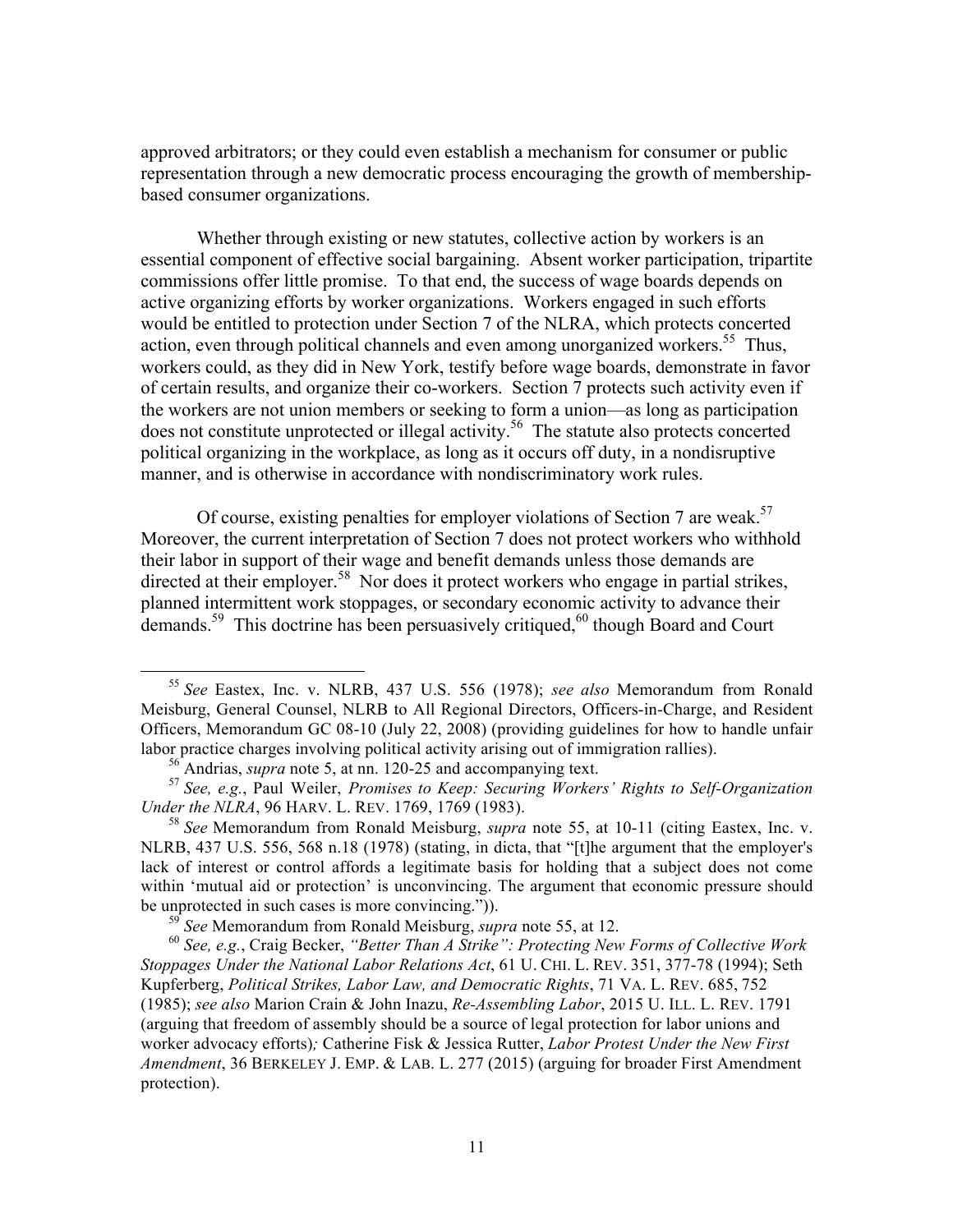reinterpretation seems unlikely in the near term. In the meantime, worker organizations can structure their actions so that they fall within the protections of existing law.

Finally, to function well, tripartite commissions should be combined with reforms that protect the right to organize and that strengthen worker organizations. To be sure, many reforms to that end would require federal legislation or a change in preemption doctrine. 61 For example, states cannot, when regulating employees and employers covered by the NLRA, increase penalties for violations of the NLRA, nor can they prohibit permanent replacements or protect secondary boycotts, or establish a system of works councils. However, a few non-preempted reforms at the state and local level can accompany tripartite commissions. One promising example is the recent New York City law that gives employees the option of deducting contributions to qualified nonprofit organizations that will advocate for workers but without engaging in traditional collective bargaining with employers.<sup>62</sup> Other examples are laws that require the state or locality to compensate representatives for participation in wage boards, co-enforcement efforts like those described by Professors Fisk and Patel for this conference,<sup>63</sup> and proposals to engage worker organizations in more benefit administration.<sup>64</sup>

# **IV. Legal Challenges to State and Local Tripartite Commissions for Employees**

Greater use of tripartite commissions at the state and local level would undoubtedly come under legal challenge—but the best reading of the law supports a conclusion that such regimes are permissible. 65

1. *Federal Labor Law Preemption.* Employers or other aggrieved parties would likely challenge both state and local legislation on NLRA preemption grounds. The Fair Labor Standards Act (FLSA) does not preempt state and local wage legislation, as long as the non-federal benefits exceed the floors set by federal statutes.<sup>66</sup> States can pass, for example, higher minimum wages, more protective scheduling laws, and paid sick time provisions; so too can localities, as long as their home rule provisions permit them to do so. But opponents of social bargaining could potentially argue that once states or localities allow extensive social bargaining over wages and other terms or conditions in particular industries, they have entered the field of labor-management relations and are therefore subject to NLRA preemption.

 <sup>61</sup> *See infra* Section IV.1 (discussing preemption doctrine).

<sup>62</sup> Justin Miller, *In New York City, Fast-Food Workers May Soon Have a Permanent Voice*, AM. PROSPECT (June 15, 2017), http://prospect.org/article/new-york-city-fast-food-workers-maysoon-have-permanent-voice.<br><sup>63</sup> See Fisk & Patel, *supra* note 2.

<sup>63</sup> *See* Fisk & Patel, *supra* note 2. <sup>64</sup> *See* Dimick, *supra* note 3. <sup>65</sup> *See* Andrias, *supra* note 5.

 $66$  29 U.S.C. § 218(a) (2012).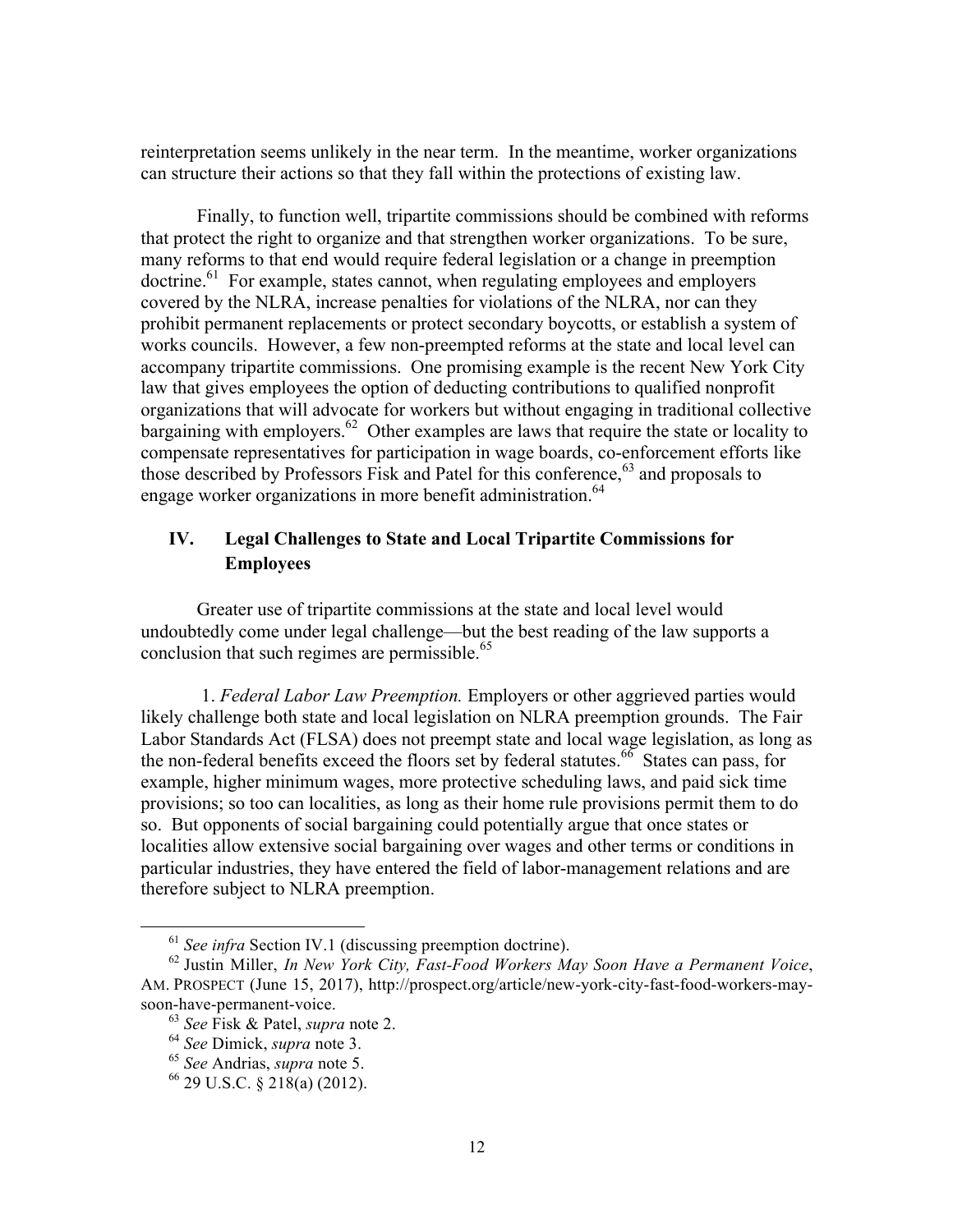In contrast to the FLSA, the NLRA's preemption regime is extremely broad.<sup>67</sup> There are two key cases. First, *San Diego Building Trades Council v. Garmon* holds that states are prohibited from regulating activity that is even "arguably" protected or prohibited by federal law.<sup>68</sup> Second, *Lodge 76, International Association of Machinists v. Wisconsin Employment Relations Commission*<sup>69</sup> holds that Congress's decision to leave certain activity unregulated by the NLRA implied Congress's intent that these forms of union and employer conduct be left completely unregulated.<sup>70</sup> Where Congress left conduct "to be controlled by the free play of economic forces,"<sup>71</sup> the states, like the NLRB, cannot regulate it. $^{72}$ 

Opponents of tripartite commissions could invoke *Garmon*, arguing that tripartite commissions require mandatory multi-employer bargaining, while the NLRA protects employers' rights not to participate in such bargaining. They might also argue that the NLRA expressly protects the right to refrain from unionization, and that wage boards effectively defeat that right. In addition, opponents could rely on *Machinists,* claiming that local or state tripartite commissions engage in a form of collective bargaining over which the state exercises substantive control. And, the argument would run, the NLRA clearly leaves the substantive outcome of bargaining "to be controlled by the free play of economic forces."<sup>73</sup>

Though one should not underestimate the risk of a negative ruling given the Supreme Court's current composition, a preemption finding under either *Garmon* or *Machinists* would represent a significant departure from existing doctrine. The Supreme Court has repeatedly emphasized the prohibition against state actors shifting the balance of power in privately negotiated agreements,<sup>74</sup> but it has never curtailed the ability of states and local governments to pass universally applicable employment legislation. Indeed, the Court has held that laws of general applicability are not preempted even when they "alter<sup>[]</sup> the economic balance between labor and management.<sup> $375$ </sup> The Court has

<sup>67</sup> Michael H. Gottesman, *Rethinking Labor Law Preemption: State Laws Facilitating Unionization*, 7 YALE J. ON REG. 355, 374-94 (1990). For a summary of labor preemption doctrine and its origins, see Benjamin I. Sachs, *Despite Preemption: Making Labor Law in Cities and States*, 124 HARV. L. REV. 1153, 1164-69 (2011).

<sup>68</sup> 359 U.S. 236, 245-46 (1959).

<sup>69</sup> 427 U.S. 132 (1976).

<sup>70</sup> *Id.* at 141 (citing NLRB v. Ins. Agents' Int'l Union, 361 U.S. 477, 488-89 (1960), and Hanna Mining Co. v. Dist. 2, Marine Eng'rs Beneficial Ass'n, 382 U.S. 181, 187 (1965)).

<sup>71</sup> *Id.* at 140 (quoting NLRB v. Nash-Finch Co*.,* 404 U.S. 138, 144 (1971)).

<sup>72</sup> *Id.* at 149.

<sup>73</sup> *Id.* at 144, 149-50.

<sup>74</sup> *See, e.g.*, Golden State Transit Corp. v. City of Los Angeles, 475 U.S. 608, 618 (1986) (preempting Los Angeles's decision to condition the award of a taxi franchise on the taxi company's agreement to settle a strike).

 $^{75}$  N.Y. Tel. Co. v. N.Y. State Dep't of Labor, 440 U.S. 519, 532 (1979) (plurality opinion): *see also* Metro. Life Ins. Co. v. Massachusetts, 471 U.S. 724, 756 (1985) ("It would turn the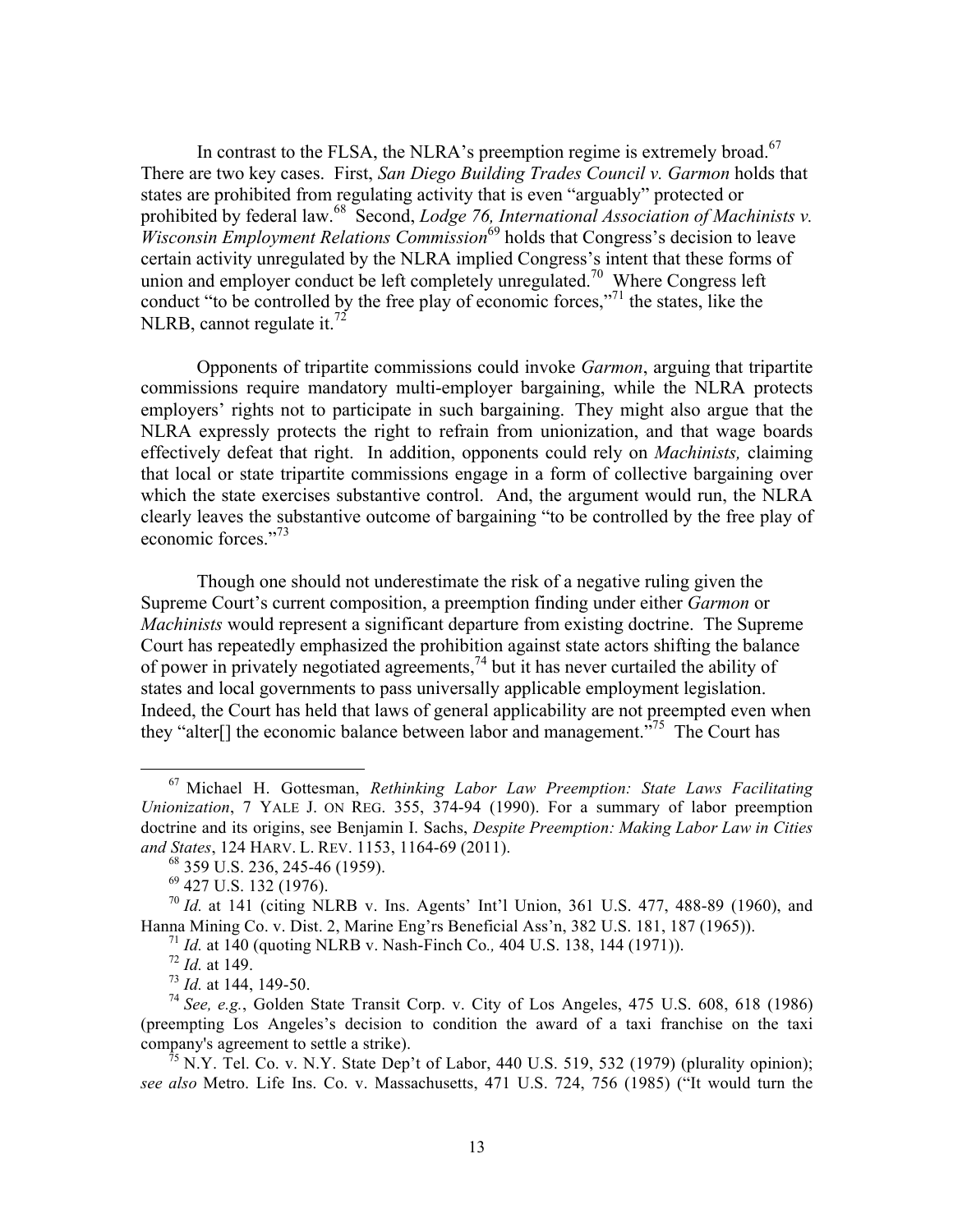also emphasized that, "When a state law establishes a minimal employment standard not inconsistent with the general legislative goals of the NLRA, it conflicts with none of the purposes of the Act."<sup>76</sup> Thus, the Court has upheld several state laws establishing workplace standards that would otherwise be negotiated in bargaining.<sup>77</sup>

In the case of tripartite commissions, unions would not be obtaining exclusive bargaining agreements, multiemployer or otherwise.<sup>78</sup> Wage board orders carry no requirement that the workers be members of a union, abstain from a union, or join a union. Nor do they force employers to engage in collective bargaining. Rather, tripartite commissions involve worker organizations and businesses in setting employment law. As courts have recognized "[i]t is now clear . . . that state substantive labor standards, including minimum wages, are not invalidated simply because they apply to particular trades, professions, or job classifications rather than to the entire labor market.<sup>"79</sup> "[T]he substantive terms of employment, which does not govern the *processes* of collective bargaining or self-organization and is not inconsistent with the general goals of the NLRA is not subject to *Machinists* preemption."<sup>80</sup>

Finally, it is worth noting that the above preemption analysis applies only to workers who fall within the NLRA's scope. Courts have long held that states can pass labor laws governing exempt workers—namely agricultural and domestic workers, independent contractors, and public sector employees—without confronting preemption

<u> 1989 - Andrea San Andrea San Andrea San Andrea San Andrea San Andrea San Andrea San Andrea San Andrea San An</u>

policy that animated the Wagner Act on its head to understand it to have penalized workers who have chosen to join a union by preventing them from benefiting from state labor regulations imposing minimal standards on nonunion employers."); Fort Halifax Packing Co. v. Coyne*,* 482 U.S. 1, 20-22 (1987) (accord). The California Supreme Court has rejected a labor law preemption challenge to its state's wage commission. Indus. Welfare Comm'n v. Superior Court, 613 P.2d 579, 600-01 (Cal. 1980) (emphasizing states' authority to go beyond the federal legislation in adopting more protective regulations for the benefit of employees). For similar reasons, under current doctrine, a First Amendment challenge should fail. Any effect on the expressive interests of employers or objecting workers would be indirect. *See* Lyng v. Automobile Workers, 485 U.S. 360, 360-61 (1988) (holding that a statute denying food stamps to striking workers does not directly and substantially interfere with First Amendment rights).

 $^{76}$  Metro. Life, 471 U.S. at 756-57 (internal quotations and citations omitted).

<sup>77</sup> *See* Coyne*,* 482 U.S. at 20-22 (1987) (requiring a one-time severance payment to employees upon the closing of any plant employing over 100 workers); Metro. Life, 471 U.S. 724 (1985) (approving a state statute requiring all general health insurance policies or employee health-care plans that covered hospital and surgical expenses to also include minimum mental health-care benefits).<br><sup>78</sup> *Cf*. Sachs, *supra* note 67 (discussing preemption arguments with respect to tripartite

negotiations that result in privately negotiated agreements).

<sup>79</sup> Associated Builders & Contractors of S. Cal., Inc. v. Nunn, 356 F.3d 979, 990 (9th Cir. 2004), *amended*, No. 02-56735, 2004 WL 292128 (9th Cir. Feb. 17, 2004).

<sup>80</sup> S. Cal. Edison Co. v. Pub. Utilities Comm'n*,* 45 Cal. Rptr. 3d 485, 497-98 (Cal. Ct. App. 2006) (citing Metro. Life*,* 471 U.S. at 758, and rejecting reasoning of Chamber of Commerce of U.S. v. Bragdon, 64 F.3d 497 (9th Cir. 1995)).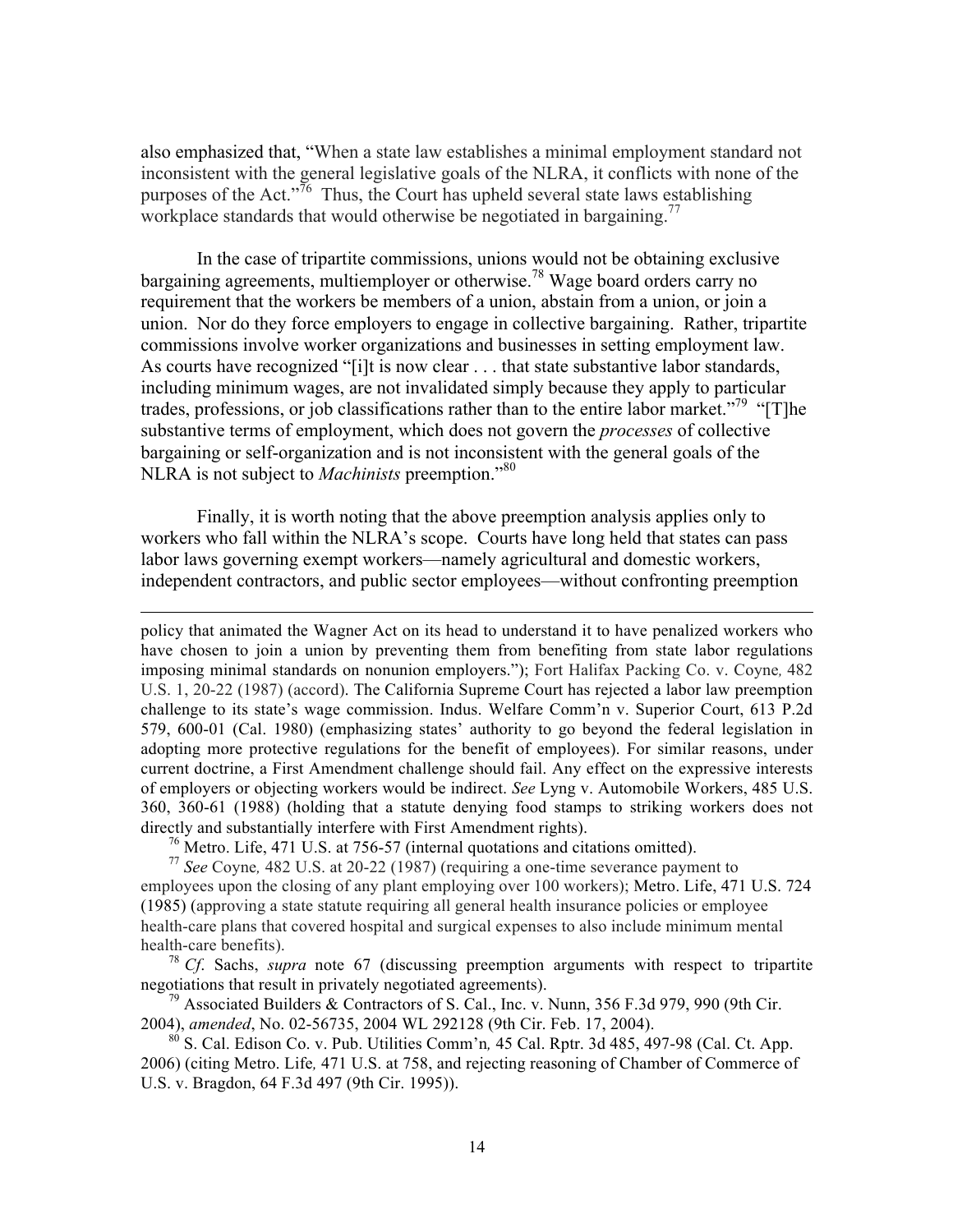$\alpha$  about time.<sup>81</sup> For those workers, more ambitious sectoral bargaining, along with more protections for concerted action, could be enacted, subject to other legal constraints, discussed below.

2. *Equal Protection and Dormant Commerce Clause.* Opponents are also likely to argue that tripartite commissions violate the equal protection and due process clauses of the Fourteenth Amendment and parallel state provisions and/or the federal dormant commerce clauses. These arguments have been easily dismissed: the statutes have a rational basis and do not discriminate between in-state and out-of-state businesses.<sup>82</sup> Expansion of the scope of tripartite board activity is unlikely to change either analysis.

3. *Separation of Powers.* A third line of challenge sounds in separation of powers law. To date, opponents have gained little traction on claims that wage boards excessively delegate power to the executive branch or to private parties. The statutes have survived review because they set forth a clear legislative policy position that cabins decisionmaking authority by the executive; they maintain ultimate decisionmaking authority in public officials, not in private parties; and they contain mechanisms to guard against arbitrary and capricious action.<sup>83</sup> Any expansion of social bargaining at the state

<sup>81</sup> While laws governing labor relations of private sector supervisors are preempted, *Beasley v. Food Fair of N.C.*, 416 U.S. 653, 662 (1974), lower courts have held that states can provide collective bargaining rights or otherwise legislate regarding other groups of workers who are excluded from the Act. *See, e.g.*, United Farm Workers of Am. v. Ariz. Agric. Emp't Relations Bd., 669 F.2d 1249, 1257 (9th Cir. 1982) (agricultural laborers); Chamber of Commerce v. Seattle, No. 2:17-cv-00371 (W.D. Wash. Aug. 1, 2017) (independent contractors); Greene v. Dayton, 81 F. Supp. 3d 747, 750-52 (D. Minn. 2015) (domestic workers). *See also* Davenport v. Wash. Educ. Ass'n, 551 U.S. 177, 181 (2007) (citing 29 U.S.C. § 152(2)) ("The National Labor Relations Act leaves States free to regulate their labor relationships with their public employees.").

<sup>82</sup> *See* Int'l Franchise Ass'n, Inc. v. City of Seattle, 803 F.3d 389, 407 (9th Cir. 2015) (holding, with respect to the Seattle \$15 minimum wage law, that "[t]he district court did not clearly err in finding a legitimate purpose in the classification and a rational relationship between franchisees and their classification as large employers"; a "reasonably conceivable state of facts" could support the classification based on "the economic benefits flowing to franchisees" and franchisees' ability to "handle the faster phase-in schedule"), *cert. denied sub nom.*, 136 S. Ct. 1838 (2016); Nat'l Rest. Ass'n v. Comm'r of Labor, 34 N.Y.S. 3d 232, 239-40 (N.Y. App. Div. 2016) (quoting Matter of Tamagni v. Tax Appeals Trib. of N.Y*.*, 695 N.E.2d 1125, 1133 (N.Y. 1998)) (concluding that the dormant commerce clause is not violated when "'there is no differential treatment of identifiable, similarly situated in-[s]tate and out-of-[s]tate interests' on the face of the wage order" and there is no evidence that "the burden imposed on [interstate] commerce is clearly excessive in relation to the putative local benefits").

<sup>&</sup>lt;sup>83</sup> Nat'l Rest. Ass'n, 34 N.Y.S.3d at 238 ("The Commissioner is tasked with making complex economic assessments in issuing a wage order, but has special expertise to do so in the form of investigative powers in the area of wages and leadership of an agency capable of providing expert guidance . . . [and that] 'the basic policy decisions underlying wage orders were made and articulated by the Legislature.'") (internal citations omitted).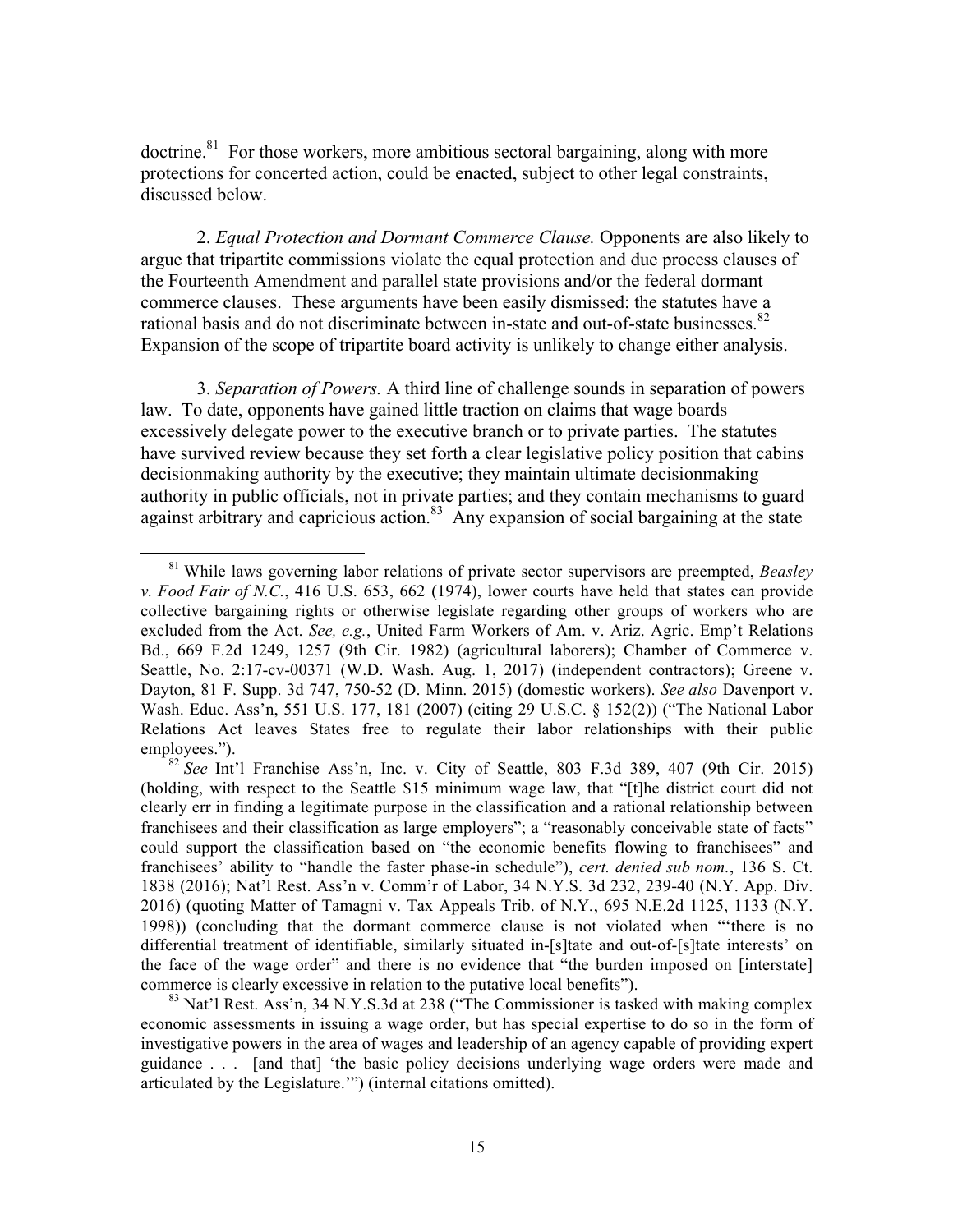or local level would have to maintain these basic characteristics.<sup>84</sup> Thus, in states with separation-of-powers and administrative law doctrine that roughly parallel federal law, it would be critical that any tripartite wage statute set forth an "intelligible principle" and that ultimate decisionmaking authority rest with a state official, not with private parties.

4. *Home Rule and State Preemption.* A fourth, and more significant, obstacle is that hostile state governments can eliminate the ability of localities to enact social bargaining statutes. Municipal corporations are subdivisions of the state and only have authority to enact laws if the state has granted them such powers.<sup>85</sup> Accordingly, state governments can deny localities authority to engage in social bargaining or can overrule particular social bargaining that occurs at the local level. In circumstances where state government is more conservative than city or county government, elimination of home rule powers or rejection of particular regulations is a real danger.<sup>86</sup> The threat may be pronounced where the locality is governed by a racial minority group lacking effective representation at the state level. $87$  For example, the Alabama legislature voted to nullify a City of Birmingham law that would have set the city's minimum wage at  $$10.10<sup>88</sup>$ Missouri recently rolled back St. Louis' \$10-an-hour minimum wage ordinance.<sup>89</sup> Ohio's legislature recently enacted a statute prohibiting localities from raising their minimum wages higher than the statewide minimum, in anticipation of the City of Cleveland's scheduled vote to increase the city's minimum wage to \$15 an hour (the statute was

<sup>&</sup>lt;sup>84</sup> The analysis for each locality and state would vary.

<sup>85</sup> Hunter v. City of Pittsburgh, 207 U.S. 161, 178 (1907); RICHARD BRIFFAULT & LAURIE REYNOLDS, STATE AND LOCAL GOVERNMENT LAW 278-79 (2009).<br><sup>86</sup> *See ZACHARY ROTH*, THE GREAT SUPPRESSION 73-87 (2016) (describing how conservative

state governments, often at the behest of industry groups, have enacted state laws to block progressive local legislation; but acknowledging that preemption can cut in favor or against progressive goals).

<sup>87</sup> *Cf.* Richard Thompson Ford, *The Boundaries of Race: Political Geography in Legal Analysis*, 107 HARV. L. REV. 1841, 1908-09 (1994) ("A centralized regional authority that encompasses several localities leaves little opportunity for politically empowered cultural communities to form and thrive.").

<sup>88</sup> *See* Teresa Tritch, *The Backlash in Birmingham*, N.Y. TIMES: TAKING NOTE (Feb. 29, 2016, 1:23 PM), http://takingnote.blogs.nytimes.com/2016/02/29/the-backlash-in-birmingham. Notably, the legislature in Alabama is majority white; the city is majority African-American. *Id*. Alabama is one of five states with no state minimum wage. *Id.* Workers in Birmingham, represented by the NAACP, filed suit against the Alabama law, arguing that the state effort to nullify the local wage violates the Fourteenth Amendment's equal protection clause. According to the complaint, the decision was "racially motivated" and "disproportionately impacts African-American residents." Complaint at 3, Lewis v. Bentley, No. 16-CV-00690 (N.D. Ala. Apr. 28, 2016).

<sup>89</sup> *Fighting Preemption: The Movement for Higher Wages Must Oppose State Efforts to Block Local Minimum Wage Laws*, NELP (July 6, 2017), http://www.nelp.org/publication/fightingpreemption-local-minimum-wage-laws/.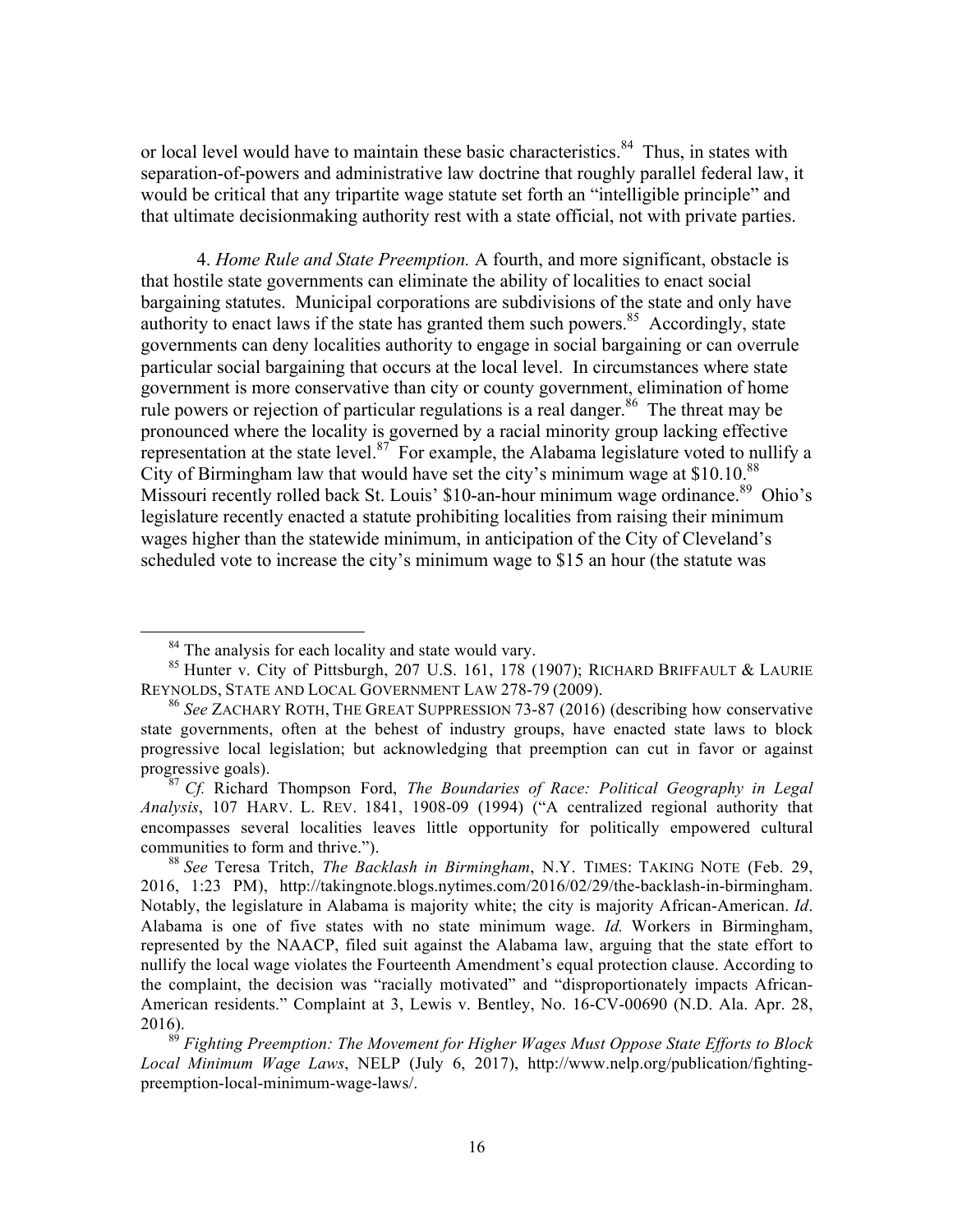ultimately struck down).<sup>90</sup> Several other states have passed or are considering similar legislation, bringing the total number of states with laws that prohibit local wage ordinances to twenty-five. 91

5. *Antitrust.* A final possible challenge comes from antitrust law—though this too should fail under existing precedent. The Sherman Act makes unlawful "every contract, combination . . . or conspiracy[] in restraint of trade," and punishes the act of "monopolizeting], or attempt [ing] to monopolize . . . any part of the trade or commerce" among states.<sup>92</sup> Thus, private actors are prohibited from agreeing or otherwise colluding to achieve anticompetitive ends. Agreements between individuals that directly affect prices are considered "per se" illegal.<sup>93</sup> The antitrust laws, however, contain a labor exemption, which makes clear that labor unions are not combinations or conspiracies in restraint of trade within the meaning of the Sherman Act.<sup>94</sup> An additional judicially crafted "non-statutory" labor exemption extends to parties who enter into agreements with unions.  $95$ 

Opponents to social bargaining statutes might argue that, because the labor exemption is not currently understood to cover independent contractors, social bargaining statutes governing such workers would violate the antitrust law.<sup>96</sup> This argument should fail, however, because statutes allowing social bargaining by independent contractors

<sup>95</sup> *See* Brown v. Pro Football, Inc*.*, 518 U.S. 231, 237 (1996).

 90 Kevin Lui, *Ohio's State Legislature Just Banned Cities From Raising Local Minimum Wages*, FORTUNE (Dec. 9, 2016), http://fortune.com/2016/12/09/ohio-state-legislature-citieslocal-minimum-wages/. A state judge, however, ruled the state law unconstitutional on the ground that it violated the state's one-subject rule.

<sup>&</sup>lt;sup>51</sup> Sophie Quinton, *Iowa Bill Would Prevent Localities From Raising the Minimum Wage*, PEW: STATELINE (Mar. 28, 2017), http://www.pewtrusts.org/en/research-andanalysis/blogs/stateline/2017/03/28/iowa-bill-would-prevent-localities-from-raising-theminimum-wage (describing bills in Pennsylvania, Iowa, and Minnesota).

 $92$  Sherman Antitrust Act of 1890, 15 U.S.C.  $88$  1, 2.

<sup>93</sup> *See* United States v. Socony-Vacuum Oil Co*.*, 310 U.S. 150, 218 (1940).

<sup>94</sup> *See* Clayton Act § 6, 15 U.S.C. § 17 (2012); *see also* Clayton Act § 20, 29 U.S.C. § 52 (2012) (restricting the use of injunctions against union activity); Connell Construction Co. v. Plumbers Local Union No. 100, 421 U.S. 616, 621-26 (1975); United States v. Hutcheson, 312 U.S. 219 (1941).

<sup>96</sup> For a discussion of antitrust law and low-wage independent contractors, *see, e.g.*, Elizabeth Kennedy, Comment, *Freedom from Independence: Collective Bargaining Rights for "Dependent Contractors,"* 26 BERKELEY J. EMP. & LAB. L. 143, 168-74 (2005); Sanjukta M. Paul, *The Enduring Ambiguities of Antitrust Liability for Worker Collective Action*, 47 LOY. U. CHI. L.J. 969, 977-79 (2016). Notably, courts have concluded that agricultural workers benefit from the labor exemption even though they are excluded from the NLRA*. See* Bodine Produce, Inc. v. United Farm Workers Org. Comm*.*, 494 F.2d 541, 554 (9th Cir. 1974). In addition, labor organizations bargaining on behalf of non-employees are immune from antitrust liability if there is wage competition between those non-employees and employees. Am. Fed. of Musicians v. Carroll, 391 U.S. 99 (1968).